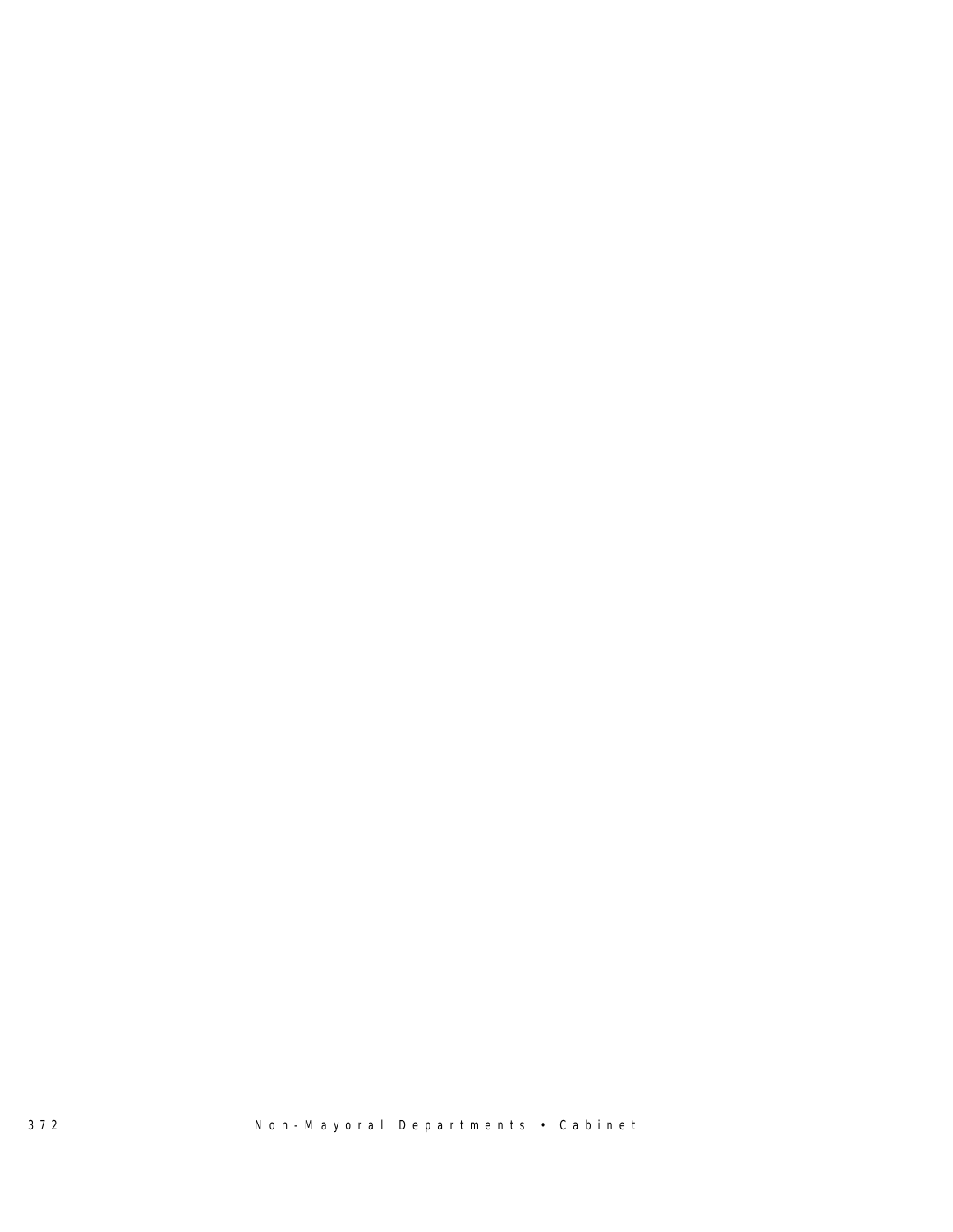## Non-Mayoral Departments

### *Cabinet Mission*

These departments are governed independently by appointed or elected officials, but are financed by the City: City Clerk (elected by the City Council); City Council (elected position); Finance Commission (appointed by Governor); Licensing Board (appointed by Governor); and Suffolk County Sheriff (elected position).

| <b>Operating Budget</b>            | Program Name                                                        | Total Actual '08                           | Total Actual '09                           | Total Approp '10                           | <b>Total Budget '11</b>                      |
|------------------------------------|---------------------------------------------------------------------|--------------------------------------------|--------------------------------------------|--------------------------------------------|----------------------------------------------|
|                                    | City Clerk<br>City Council<br>Finance Commission<br>Licensing Board | 912.529<br>4.568.281<br>188,606<br>616,558 | 997.656<br>4,549,241<br>192,622<br>737,422 | 978.547<br>4,538,123<br>217.986<br>718,720 | 1,005,976<br>4,676,231<br>177,822<br>718,721 |
|                                    | <b>Total</b>                                                        | 6,285,974                                  | 6,476,941                                  | 6,453,376                                  | 6,578,750                                    |
| <b>External Funds Expenditures</b> |                                                                     | Total Actual '08                           | Total Actual '09                           | Total Approp '10                           | <b>Total Budget '11</b>                      |
|                                    | City Clerk                                                          | 32,170                                     | 45,353                                     | 22,748                                     | 46,120                                       |
|                                    | <b>Total</b>                                                        | 32,170                                     | 45,353                                     | 22,748                                     | 46,120                                       |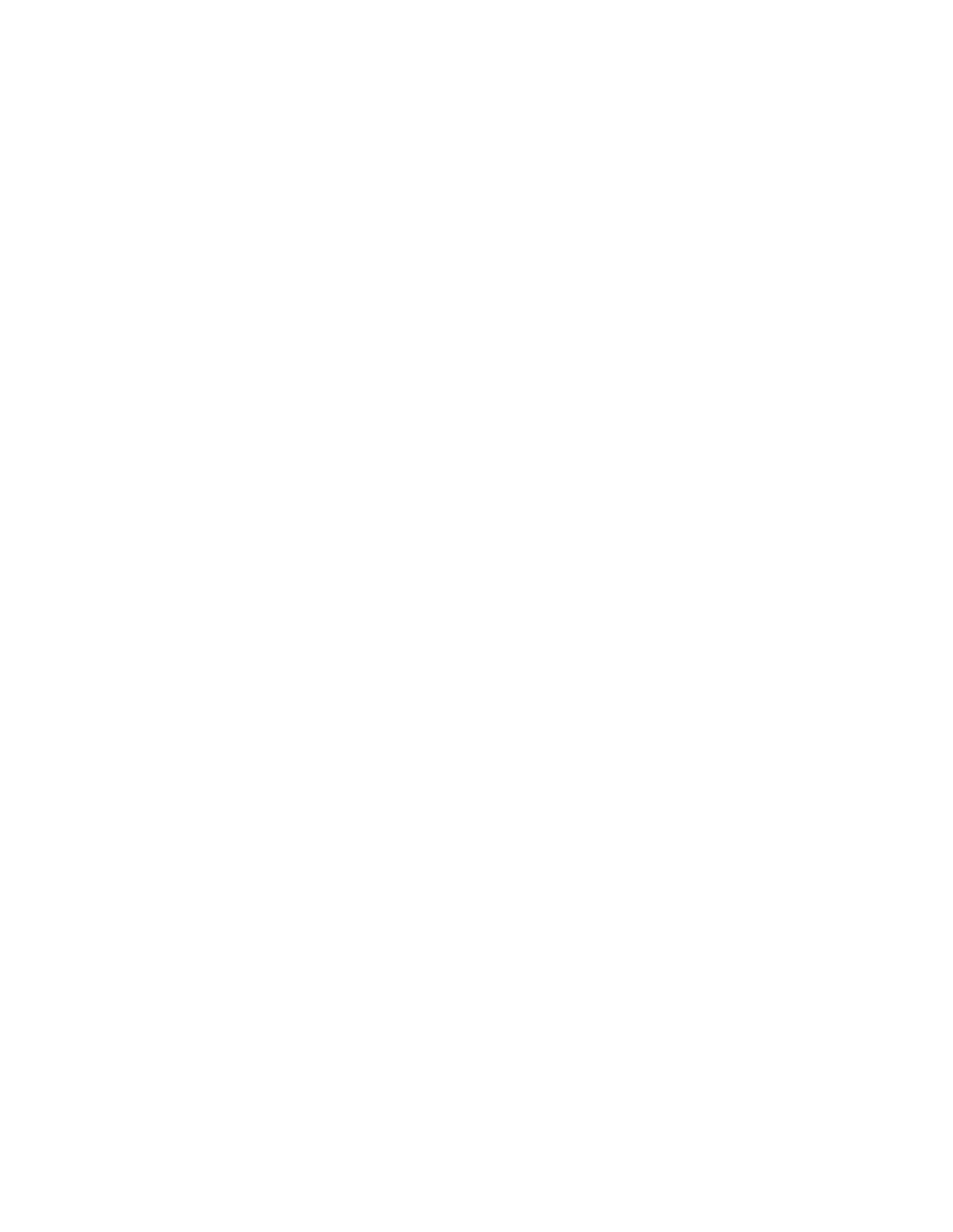## City Clerk Operating Budget

#### *Rosaria Salerno, City Clerk Appropriation: 161*

### *Department Mission*

The mission of the City Clerk's office is to accept, file, record, and maintain all municipal records. The City Clerk publishes the agenda for all City Council meetings, records all Council and related Mayoral actions, and edits and compiles the minutes of Council meetings. The Department also maintains the City Council document system database and publishes all ordinances and amended codes on a yearly basis. The City Clerk is also responsible for overseeing the work of the Archives Commission.

#### *FY11 Performance Strategies*

- To provide archives record center services to City departments and the public; provide records disposition services to departments.
- To receive and record statutory filings as required by law; receive and audit political campaign finance reports.
- To receive, prepare, record and distribute financial and legislative documents; provide copies of Council agendas, distribute minutes and maintain a City Council database summarizing recent meetings.
- To update the Ordinance section of the Muni Code and distribute supplements.

| <b>Operating Budget</b>            | Program Name                                                     | Total Actual '08              | Total Actual '09              | Total Approp '10              | <b>Total Budget '11</b>       |
|------------------------------------|------------------------------------------------------------------|-------------------------------|-------------------------------|-------------------------------|-------------------------------|
|                                    | Legislative Support<br>Document Filing<br>Archives               | 247.844<br>408.283<br>256,402 | 276.223<br>441.962<br>279,471 | 267.509<br>431,449<br>279,589 | 271,504<br>444,993<br>289,479 |
|                                    | Total                                                            | 912,529                       | 997,656                       | 978,547                       | 1,005,976                     |
| <b>External Funds Budget</b>       | <b>Fund Name</b>                                                 | Total Actual '08              | Total Actual '09              | Total Approp '10              | <b>Total Budget '11</b>       |
|                                    | National Historical Publications & Records<br>Commission (NHPRC) | 32,170                        | 45,353                        | 22.748                        | 46,120                        |
|                                    | Total                                                            | 32,170                        | 45,353                        | 22,748                        | 46,120                        |
| <b>Selected Service Indicators</b> |                                                                  | Actual '08                    | Actual '09                    | Approp '10                    | <b>Budget '11</b>             |
|                                    | <b>Personnel Services</b><br>Non Personnel                       | 851.009<br>61,520             | 898,135<br>99,521             | 917.226<br>61,321             | 949.592<br>56,384             |
|                                    | Total                                                            | 912.529                       | 997.656                       | 978.547                       | 1,005,976                     |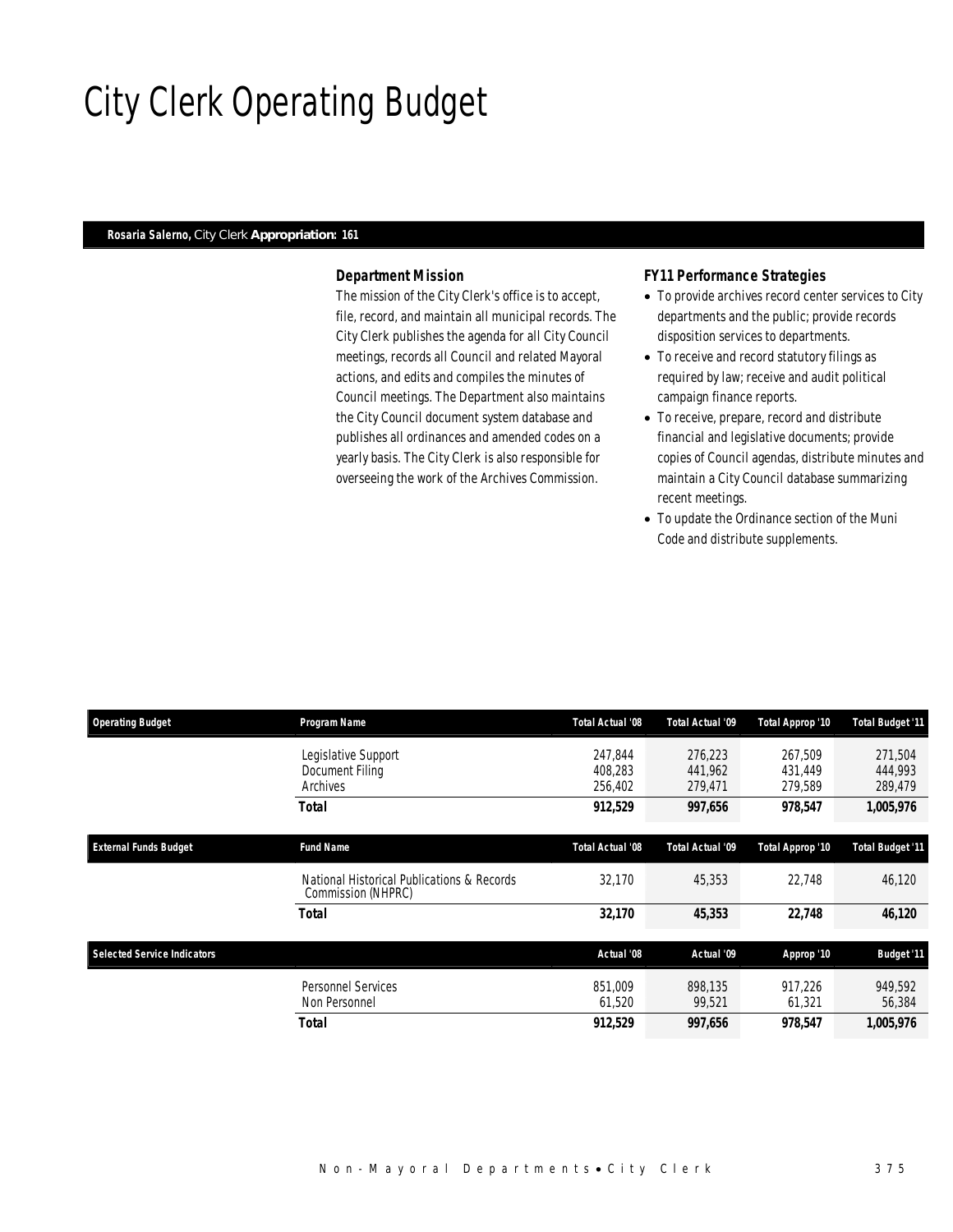### City Clerk Operating Budget



#### *Authorizing Statutes*

- Election of the City Clerk, CBC St. 2 §§ 11, 13, 550, 551; CBC St. 6 § 101; CBC Ord. §§ 2-10.1-2- 10.4; M.G.L.A. c. 41, §§ 12-19.
- Duties of the City Clerk, M.G.L.A. c. 41, §§ 12-19; 1988 Mass. Acts ch. 68; M.G.L.A. c.55, § 26; CBC Ord. §§ 2-10.1-2-10.4; CBC Ord. § 2-12.5; CBC Ord. § 5-5.6; CBC Ord. § 5-5.10; CBC Ord. §§ 12- 9A.1-12-9A.9; CBC Ord. §18-1.
- City Archives and Records Commission, 1988 Mass. Acts ch. 68.

#### *Description of Services*

Services to the public include the sale of various licenses and permits, notarizing and attesting to documents, and filing, recording, and copying papers in the custody of the Clerk. Services to City government consist of providing informational resources and technical assistance, administration of oaths of office, attestation of various legal papers, custody of records, and administration of the state's open meeting law. The Archives Commission oversees the protection of City records, files, and other items of historic interest.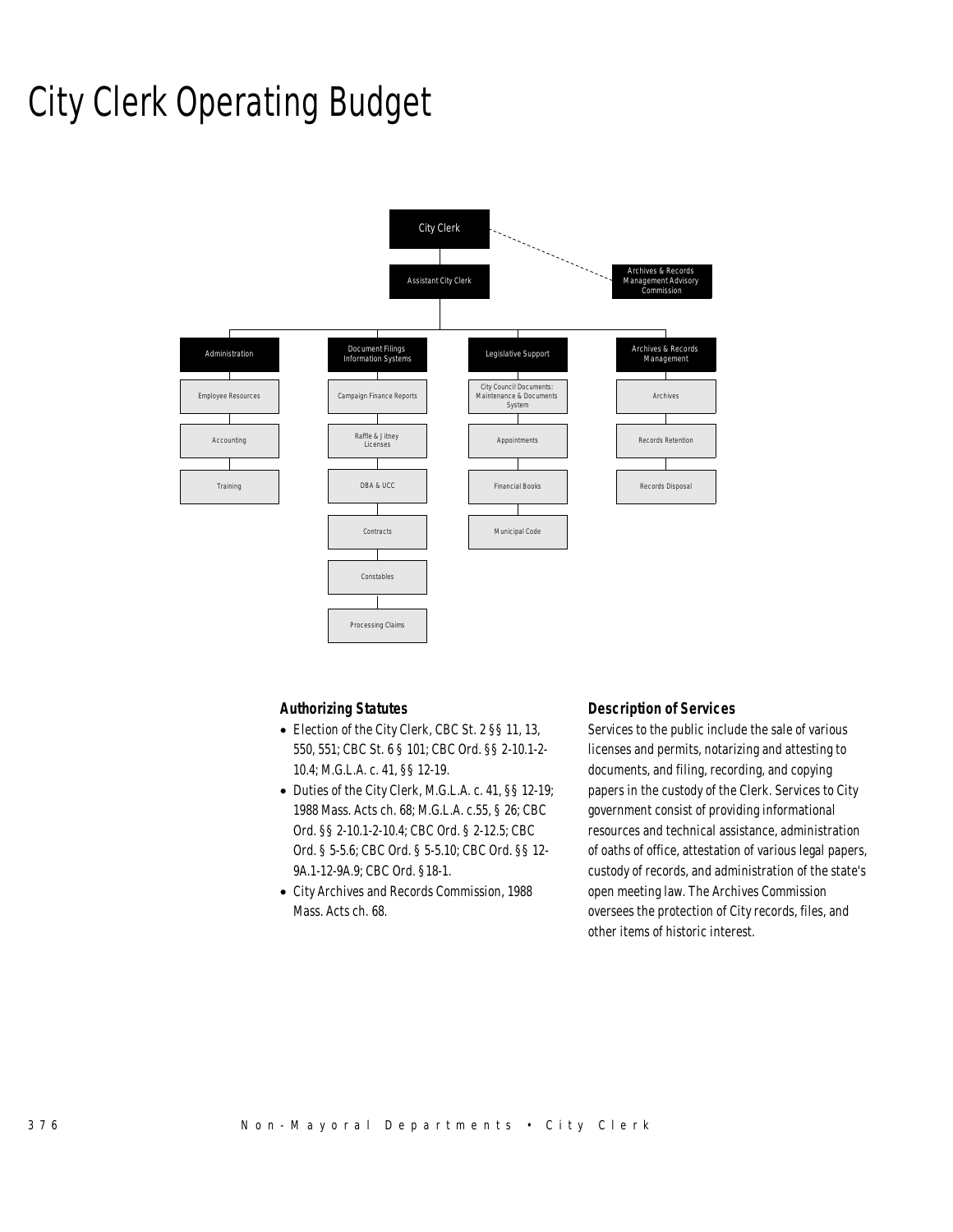# Department History

| <b>Personnel Services</b>       |                                                                                                                                                                                                                                                                                                      | FY08 Expenditure                                                                               | FY09 Expenditure                                                                                                | FY10 Appropriation                                                                            | FY11 Adopted                                                                                                                    | Inc/Dec 10 vs 11                                                                                                                 |
|---------------------------------|------------------------------------------------------------------------------------------------------------------------------------------------------------------------------------------------------------------------------------------------------------------------------------------------------|------------------------------------------------------------------------------------------------|-----------------------------------------------------------------------------------------------------------------|-----------------------------------------------------------------------------------------------|---------------------------------------------------------------------------------------------------------------------------------|----------------------------------------------------------------------------------------------------------------------------------|
|                                 | 51000 Permanent Employees<br>51100 Emergency Employees<br>51200 Overtime<br>51600 Unemployment Compensation<br>51700 Workers' Compensation<br><b>Total Personnel Services</b>                                                                                                                        | 851,009<br>0<br>0<br>$\mathbf 0$<br>0<br>851,009                                               | 898,135<br>$\mathbf 0$<br>0<br>0<br>$\mathbf 0$<br>898,135                                                      | 917,226<br>$\overline{0}$<br>$\mathbf 0$<br>$\overline{0}$<br>0<br>917,226                    | 949,592<br>$\boldsymbol{0}$<br>$\mathbf 0$<br>$\mathbf{0}$<br>$\mathbf{0}$<br>949,592                                           | 32,366<br>$\overline{0}$<br>$\mathbf{0}$<br>$\mathbf{0}$<br>$\Omega$<br>32,366                                                   |
| <b>Contractual Services</b>     |                                                                                                                                                                                                                                                                                                      | FY08 Expenditure                                                                               | FY09 Expenditure                                                                                                | FY10 Appropriation                                                                            | FY11 Adopted                                                                                                                    | Inc/Dec 10 vs 11                                                                                                                 |
|                                 | 52100 Communications<br>52200 Utilities<br>52400 Snow Removal<br>52500 Garbage/Waste Removal<br>52600 Repairs Buildings & Structures<br>52700 Repairs & Service of Equipment<br>52800 Transportation of Persons<br>52900 Contracted Services<br><b>Total Contractual Services</b>                    | 8,558<br>$\mathbf 0$<br>0<br>0<br>$\overline{0}$<br>3,255<br>$\mathbf 0$<br>22,973<br>34,786   | 56,259<br>$\mathbf 0$<br>$\mathbf 0$<br>$\mathbf 0$<br>$\mathbf{0}$<br>3,047<br>$\mathbf 0$<br>14,781<br>74,087 | 11,992<br>$\mathbf 0$<br>0<br>0<br>$\overline{0}$<br>4,500<br>$\mathbf 0$<br>21,700<br>38,192 | 8,992<br>$\boldsymbol{0}$<br>$\mathbf{0}$<br>$\mathbf{0}$<br>$\mathbf{0}$<br>4,500<br>3,000<br>21,200<br>37,692                 | $-3,000$<br>$\mathbf 0$<br>$\overline{0}$<br>$\mathbf{0}$<br>$\mathbf 0$<br>$\mathbf{0}$<br>3,000<br>$-500$<br>$-500$            |
| <b>Supplies &amp; Materials</b> |                                                                                                                                                                                                                                                                                                      | FY08 Expenditure                                                                               | FY09 Expenditure                                                                                                | FY10 Appropriation                                                                            | FY11 Adopted                                                                                                                    | Inc/Dec 10 vs 11                                                                                                                 |
|                                 | 53000 Auto Energy Supplies<br>53200 Food Supplies<br>53400 Custodial Supplies<br>53500 Med, Dental, & Hosp Supply<br>53600 Office Supplies and Materials<br>53700 Clothing Allowance<br>53800 Educational Supplies & Mat<br>53900 Misc Supplies & Materials<br><b>Total Supplies &amp; Materials</b> | $\mathbf 0$<br>$\mathbf 0$<br>0<br>$\overline{0}$<br>10,890<br>0<br>$\mathbf 0$<br>0<br>10,890 | $\mathbf 0$<br>$\mathbf 0$<br>0<br>0<br>8,748<br>0<br>$\mathbf{0}$<br>$\mathbf 0$<br>8,748                      | $\mathbf 0$<br>$\mathbf 0$<br>0<br>0<br>10,195<br>0<br>$\mathbf 0$<br>0<br>10,195             | $\boldsymbol{0}$<br>$\mathbf 0$<br>$\mathbf{0}$<br>$\mathbf{0}$<br>9,400<br>$\mathbf 0$<br>$\mathbf 0$<br>$\mathbf{0}$<br>9,400 | $\mathbf{0}$<br>$\theta$<br>$\overline{0}$<br>$\overline{0}$<br>$-795$<br>$\mathbf{0}$<br>$\mathbf{0}$<br>$\mathbf{0}$<br>$-795$ |
| <b>Current Chgs &amp; Oblig</b> |                                                                                                                                                                                                                                                                                                      | FY08 Expenditure                                                                               | FY09 Expenditure                                                                                                | FY10 Appropriation                                                                            | FY11 Adopted                                                                                                                    | Inc/Dec 10 vs 11                                                                                                                 |
|                                 | 54300 Workers' Comp Medical<br>54400 Legal Liabilities<br>54500 Aid To Veterans<br>54600 Current Charges H&I<br>54700 Indemnification<br>54900 Other Current Charges<br>Total Current Chgs & Oblig                                                                                                   | $\boldsymbol{0}$<br>0<br>$\mathbf 0$<br>0<br>$\overline{0}$<br>9,831<br>9,831                  | $\mathbf 0$<br>0<br>$\mathbf 0$<br>$\mathbf 0$<br>$\Omega$<br>10,097<br>10,097                                  | $\mathbf 0$<br>0<br>$\overline{0}$<br>0<br>$\overline{0}$<br>7,650<br>7,650                   | $\boldsymbol{0}$<br>$\mathbf 0$<br>$\mathbf{0}$<br>$\mathbf{0}$<br>$\mathbf{0}$<br>6,650<br>6,650                               | $\mathbf{0}$<br>$\mathbf 0$<br>$\overline{0}$<br>$\overline{0}$<br>$\Omega$<br>$-1,000$<br>$-1,000$                              |
| Equipment                       |                                                                                                                                                                                                                                                                                                      | FY08 Expenditure                                                                               | FY09 Expenditure                                                                                                | FY10 Appropriation                                                                            | FY11 Adopted                                                                                                                    | Inc/Dec 10 vs 11                                                                                                                 |
|                                 | 55000 Automotive Equipment<br>55400 Lease/Purchase<br>55600 Office Furniture & Equipment<br>55900 Misc Equipment<br><b>Total Equipment</b>                                                                                                                                                           | $\boldsymbol{0}$<br>2,642<br>1,393<br>1,978<br>6,013                                           | 0<br>5,284<br>0<br>1,305<br>6,589                                                                               | 0<br>5,284<br>0<br>$\overline{0}$<br>5,284                                                    | $\boldsymbol{0}$<br>2,642<br>$\boldsymbol{0}$<br>$\mathbf{0}$<br>2,642                                                          | $\mathbf 0$<br>$-2,642$<br>$\mathbf{0}$<br>$\mathbf 0$<br>$-2,642$                                                               |
| <b>Other</b>                    |                                                                                                                                                                                                                                                                                                      | FY08 Expenditure                                                                               | FY09 Expenditure                                                                                                | FY10 Appropriation                                                                            | FY11 Adopted                                                                                                                    | Inc/Dec 10 vs 11                                                                                                                 |
|                                 | 56200 Special Appropriation<br>57200 Structures & Improvements<br>58000 Land & Non-Structure<br><b>Total Other</b>                                                                                                                                                                                   | $\boldsymbol{0}$<br>$\bf{0}$<br>0<br>$\bf{0}$                                                  | 0<br>0<br>0<br>0                                                                                                | $\mathbf 0$<br>$\mathbf 0$<br>0<br>0                                                          | 0<br>0<br>$\mathbf 0$<br>0                                                                                                      | 0<br>$\mathbf 0$<br>0<br>0                                                                                                       |
|                                 | <b>Grand Total</b>                                                                                                                                                                                                                                                                                   | 912,529                                                                                        | 997,656                                                                                                         | 978,547                                                                                       | 1,005,976                                                                                                                       | 27,429                                                                                                                           |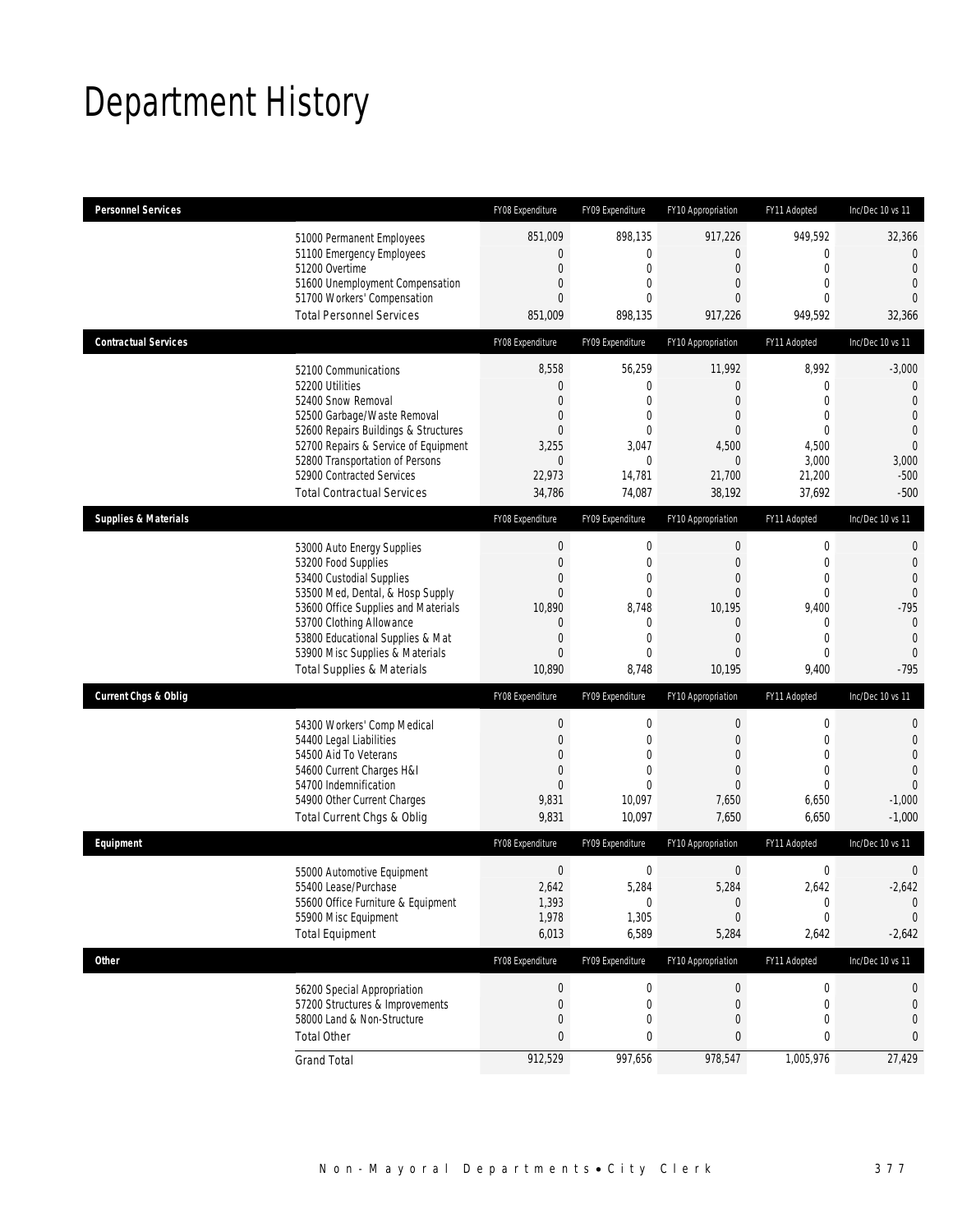# Department Personnel

| Title                  | Union<br>Code   | Grade     | Position | FY11 Salary | Title                         | Union<br>Code   | Grade | Position | FY11 Salary  |
|------------------------|-----------------|-----------|----------|-------------|-------------------------------|-----------------|-------|----------|--------------|
| City Clerk             | CDH             | <b>NG</b> | 1.00     | 98,119      | Prin Admin Assistant          | SE <sub>1</sub> | 08    | 1.00     | 86,844       |
| Adm Asst               | SU <sub>4</sub> | 15        | 1.00     | 56,667      | Data Proc Sys Analyst 1       | SE <sub>1</sub> | 07    | 1.00     | 79,459       |
| Adm Sec                | SU <sub>4</sub> | 14        | 1.00     | 49,434      | Prin Adm Assistant (CCL)      | SE <sub>1</sub> | 07    | 2.00     | 158,918      |
| Head Clerk & Secretary | SU <sub>4</sub> | 13        | 2.00     | 86,450      | Sr Adm Asst                   | SE <sub>1</sub> | 05    | 1.00     | 66,358       |
| Asst City Clerk        | EXM             | 09        | 1.00     | 81,032      | Admin AnI (AsArchivCity/Clrk) | SE <sub>1</sub> | 04    | 3.00     | 171,311      |
|                        |                 |           |          |             | <b>Total</b>                  |                 |       | 14       | 934,592      |
|                        |                 |           |          |             | <b>Adjustments</b>            |                 |       |          |              |
|                        |                 |           |          |             | <b>Differential Payments</b>  |                 |       |          | $\mathbf{0}$ |
|                        |                 |           |          |             | Other                         |                 |       |          | 15,000       |
|                        |                 |           |          |             | Chargebacks                   |                 |       |          | 0            |
|                        |                 |           |          |             | <b>Salary Savings</b>         |                 |       |          | $\mathbf 0$  |
|                        |                 |           |          |             | <b>FY11 Total Request</b>     |                 |       |          | 949,592      |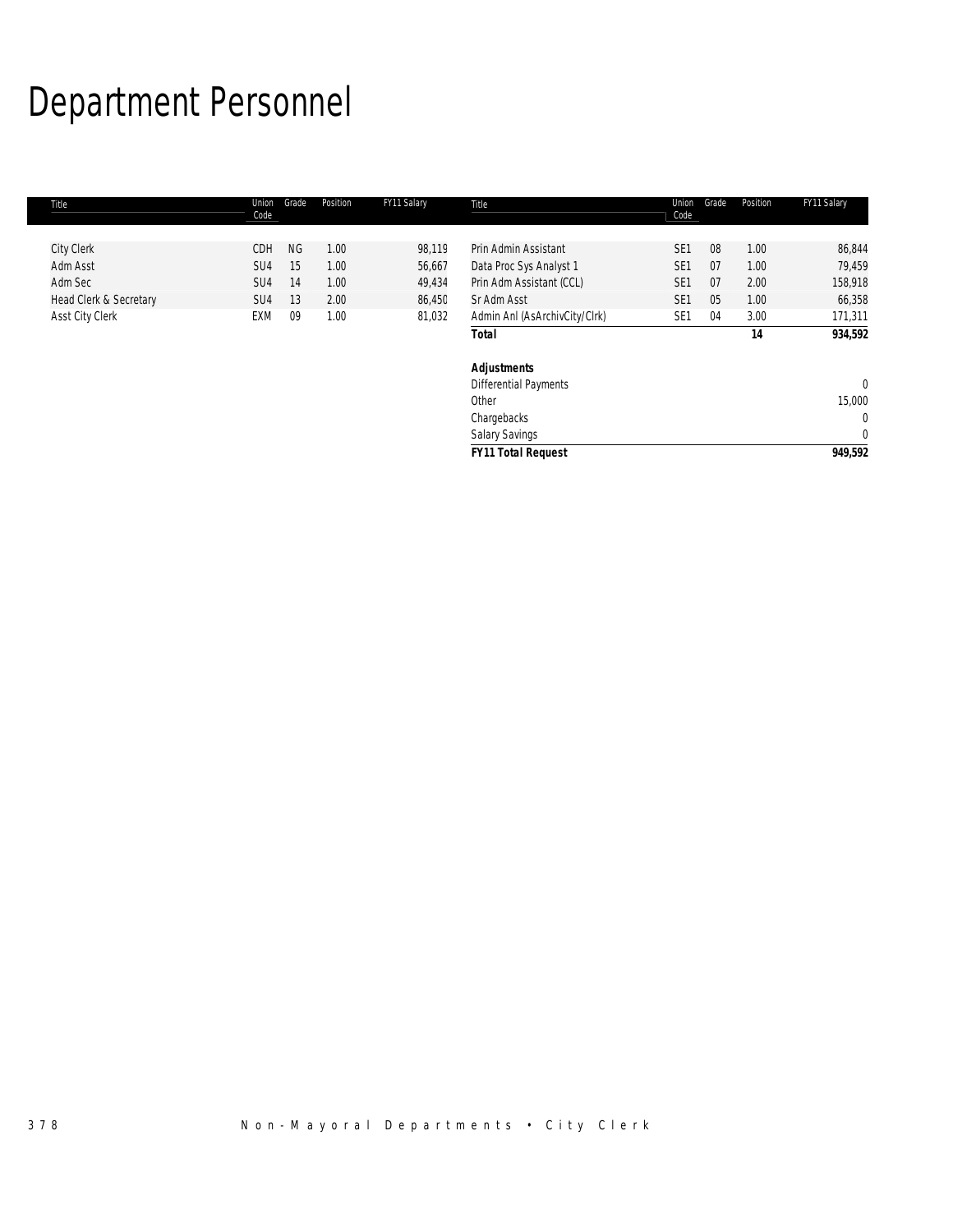## External Funds History

| <b>Personnel Services</b>       |                                                                | FY08 Expenditure                     | FY09 Expenditure                     | FY10 Appropriation              | FY11 Adopted                       | Inc/Dec 10 vs 11            |
|---------------------------------|----------------------------------------------------------------|--------------------------------------|--------------------------------------|---------------------------------|------------------------------------|-----------------------------|
|                                 | 51000 Permanent Employees                                      | 28,253                               | 41.192                               | 17,277                          | 46,120                             | 28,843                      |
|                                 | 51100 Emergency Employees                                      | $\mathbf 0$                          | $\mathbf 0$                          | $\mathbf 0$                     | 0                                  | $\mathbf{0}$                |
|                                 | 51200 Overtime                                                 | $\boldsymbol{0}$                     | $\mathbf 0$                          | $\boldsymbol{0}$                | $\boldsymbol{0}$                   | $\mathbf{0}$                |
|                                 | 51300 Part Time Employees                                      | $\overline{0}$                       | $\mathbf{0}$                         | $\overline{0}$                  | 0                                  | $\overline{0}$              |
|                                 | 51400 Health Insurance                                         | 1,289                                | $\mathbf{0}$                         | 2,702                           | 0                                  | $-2,702$                    |
|                                 | 51500 Pension & Annunity                                       | 2,262                                | 3,619                                | 1,516                           | 0                                  | $-1,516$                    |
|                                 | 51600 Unemployment Compensation<br>51700 Workers' Compensation | $\mathbf 0$<br>$\boldsymbol{0}$      | 0<br>$\mathbf 0$                     | $\mathbf 0$<br>$\mathbf 0$      | 0<br>$\mathbf 0$                   | $\mathbf 0$<br>$\mathbf{0}$ |
|                                 | 51800 Indirect Costs                                           | $\overline{0}$                       | 0                                    | 1,010                           | 0                                  | $-1,010$                    |
|                                 | 51900 Medicare                                                 | 366                                  | 542                                  | 243                             | $\overline{0}$                     | $-243$                      |
|                                 | <b>Total Personnel Services</b>                                | 32,170                               | 45,353                               | 22,748                          | 46,120                             | 23,372                      |
| <b>Contractual Services</b>     |                                                                | FY08 Expenditure                     | FY09 Expenditure                     | FY10 Appropriation              | FY11 Adopted                       | Inc/Dec 10 vs 11            |
|                                 |                                                                |                                      |                                      |                                 |                                    |                             |
|                                 | 52100 Communications<br>52200 Utilities                        | $\boldsymbol{0}$<br>$\boldsymbol{0}$ | $\boldsymbol{0}$<br>$\boldsymbol{0}$ | $\boldsymbol{0}$<br>$\mathbf 0$ | $\boldsymbol{0}$<br>$\overline{0}$ | $\mathbf 0$<br>$\mathbf{0}$ |
|                                 | 52400 Snow Removal                                             | $\Omega$                             | 0                                    | $\overline{0}$                  | 0                                  | $\overline{0}$              |
|                                 | 52500 Garbage/Waste Removal                                    | 0                                    | $\boldsymbol{0}$                     | $\overline{0}$                  | 0                                  | $\overline{0}$              |
|                                 | 52600 Repairs Buildings & Structures                           | $\Omega$                             | 0                                    | 0                               | 0                                  | $\overline{0}$              |
|                                 | 52700 Repairs & Service of Equipment                           | 0                                    | $\boldsymbol{0}$                     | $\mathbf 0$                     | 0                                  | $\overline{0}$              |
|                                 | 52800 Transportation of Persons                                | 0                                    | 0                                    | 0                               | 0                                  | $\overline{0}$              |
|                                 | 52900 Contracted Services                                      | $\overline{0}$                       | 0                                    | $\overline{0}$                  | 0                                  | $\mathbf 0$                 |
|                                 | <b>Total Contractual Services</b>                              | $\pmb{0}$                            | $\pmb{0}$                            | 0                               | 0                                  | $\mathbf 0$                 |
| <b>Supplies &amp; Materials</b> |                                                                | FY08 Expenditure                     | FY09 Expenditure                     | FY10 Appropriation              | FY11 Adopted                       | Inc/Dec 10 vs 11            |
|                                 | 53000 Auto Energy Supplies                                     | $\boldsymbol{0}$                     | $\boldsymbol{0}$                     | $\boldsymbol{0}$                | $\boldsymbol{0}$                   | $\mathbf{0}$                |
|                                 | 53200 Food Supplies                                            | $\boldsymbol{0}$                     | $\mathbf 0$                          | 0                               | 0                                  | $\mathbf{0}$                |
|                                 | 53400 Custodial Supplies                                       | $\Omega$                             | 0                                    | $\overline{0}$                  | 0                                  | $\overline{0}$              |
|                                 | 53500 Med, Dental, & Hosp Supply                               | 0                                    | 0                                    | $\mathbf 0$                     | $\overline{0}$                     | $\overline{0}$              |
|                                 | 53600 Office Supplies and Materials                            | 0                                    | 0                                    | $\Omega$                        | 0                                  | $\overline{0}$              |
|                                 | 53700 Clothing Allowance<br>53900 Misc Supplies & Materials    | $\overline{0}$<br>$\mathbf 0$        | $\boldsymbol{0}$<br>$\boldsymbol{0}$ | $\mathbf 0$<br>$\mathbf 0$      | 0<br>$\overline{0}$                | $\Omega$<br>$\overline{0}$  |
|                                 | <b>Total Supplies &amp; Materials</b>                          | $\pmb{0}$                            | 0                                    | $\mathbf{0}$                    | 0                                  | $\mathbf{0}$                |
|                                 |                                                                |                                      |                                      |                                 |                                    |                             |
| <b>Current Chgs &amp; Oblig</b> |                                                                | FY08 Expenditure                     | FY09 Expenditure                     | FY10 Appropriation              | FY11 Adopted                       | Inc/Dec 10 vs 11            |
|                                 | 54300 Workers' Comp Medical                                    | $\mathbf 0$                          | $\boldsymbol{0}$                     | 0                               | 0                                  | $\mathbf 0$                 |
|                                 | 54400 Legal Liabilities                                        | $\mathbf 0$                          | 0                                    | $\mathbf 0$                     | 0                                  | $\mathbf{0}$                |
|                                 | 54600 Current Charges H&I                                      | $\overline{0}$                       | $\boldsymbol{0}$                     | $\mathbf 0$                     | 0                                  | $\overline{0}$              |
|                                 | 54700 Indemnification<br>54900 Other Current Charges           | $\overline{0}$<br>$\boldsymbol{0}$   | $\mathbf 0$<br>0                     | $\overline{0}$<br>0             | 0<br>0                             | $\bigcap$<br>$\bigcap$      |
|                                 | Total Current Chgs & Oblig                                     | $\mathbf{0}$                         | 0                                    | $\mathbf{0}$                    | 0                                  | $\mathbf 0$                 |
|                                 |                                                                |                                      |                                      |                                 |                                    |                             |
| <b>Fauinment</b>                |                                                                | FY08 Expenditure                     | FY09 Expenditure                     | FY10 Appropriation              | FY11 Adopted                       | Inc/Dec 10 vs 11            |
|                                 | 55000 Automotive Equipment                                     | $\mathbf 0$                          | 0                                    | 0                               | 0                                  | 0                           |
|                                 | 55400 Lease/Purchase                                           | $\overline{0}$                       | 0                                    | $\overline{0}$                  | 0                                  | $\overline{0}$              |
|                                 | 55600 Office Furniture & Equipment                             | $\boldsymbol{0}$                     | $\boldsymbol{0}$                     | 0                               | 0                                  | $\overline{0}$              |
|                                 | 55900 Misc Equipment                                           | $\boldsymbol{0}$                     | $\boldsymbol{0}$                     | 0                               | 0                                  | 0                           |
|                                 | <b>Total Equipment</b>                                         | $\mathbf{0}$                         | 0                                    | 0                               | 0                                  | $\mathbf{0}$                |
| <b>Other</b>                    |                                                                | FY08 Expenditure                     | FY09 Expenditure                     | FY10 Appropriation              | FY11 Adopted                       | Inc/Dec 10 vs 11            |
|                                 | 56200 Special Appropriation                                    | $\boldsymbol{0}$                     | $\boldsymbol{0}$                     | 0                               | $\boldsymbol{0}$                   | $\mathbf 0$                 |
|                                 | 57200 Structures & Improvements                                | $\boldsymbol{0}$                     | $\boldsymbol{0}$                     | $\mathbf 0$                     | $\boldsymbol{0}$                   | $\mathbf 0$                 |
|                                 | 58000 Land & Non-Structure                                     | $\boldsymbol{0}$                     | $\boldsymbol{0}$                     | $\mathbf 0$                     | 0                                  | $\boldsymbol{0}$            |
|                                 | <b>Total Other</b>                                             | $\mathbf{0}$                         | 0                                    | 0                               | 0                                  | $\mathbf{0}$                |
|                                 | <b>Grand Total</b>                                             | 32,170                               | 45,353                               | 22,748                          | 46,120                             | 23,372                      |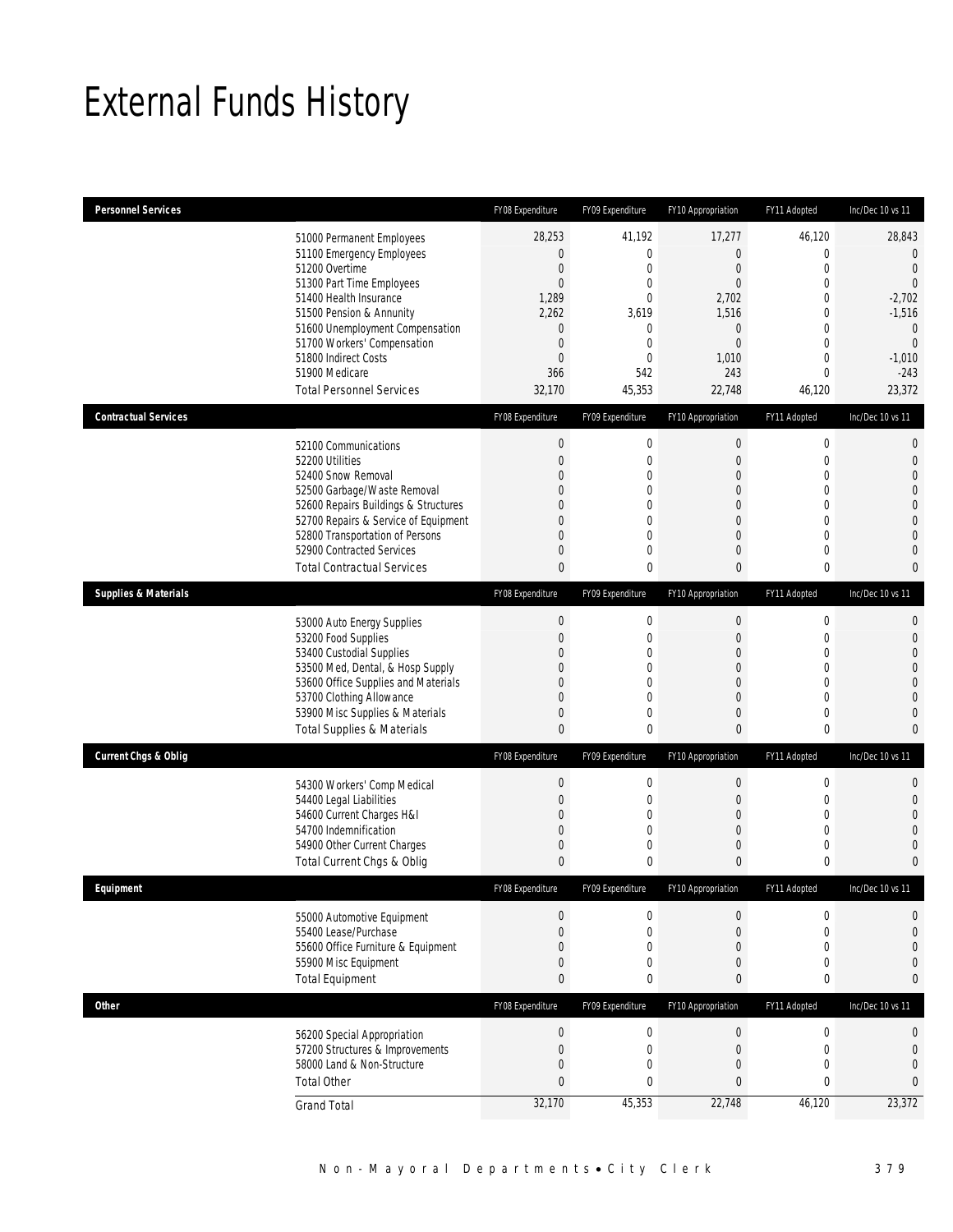### External Funds Personnel

| Title | Grade<br>Union<br>Code | Position | FY11 Salary | Title                         | Union<br>Code   | Grade | Position | FY11 Salary    |
|-------|------------------------|----------|-------------|-------------------------------|-----------------|-------|----------|----------------|
|       |                        |          |             | Admin AnI (AsArchivCity/Clrk) | SE <sub>1</sub> | 04    | 1.00     | 46,120         |
|       |                        |          |             | <b>Total</b>                  |                 |       |          | 46,120         |
|       |                        |          |             | <b>Adjustments</b>            |                 |       |          |                |
|       |                        |          |             | <b>Differential Payments</b>  |                 |       |          | $\mathbf{0}$   |
|       |                        |          |             | Other                         |                 |       |          | $\overline{0}$ |
|       |                        |          |             | Chargebacks                   |                 |       |          | $\overline{0}$ |
|       |                        |          |             | Salary Savings                |                 |       |          | $\overline{0}$ |
|       |                        |          |             | <b>FY11 Total Request</b>     |                 |       |          | 46,120         |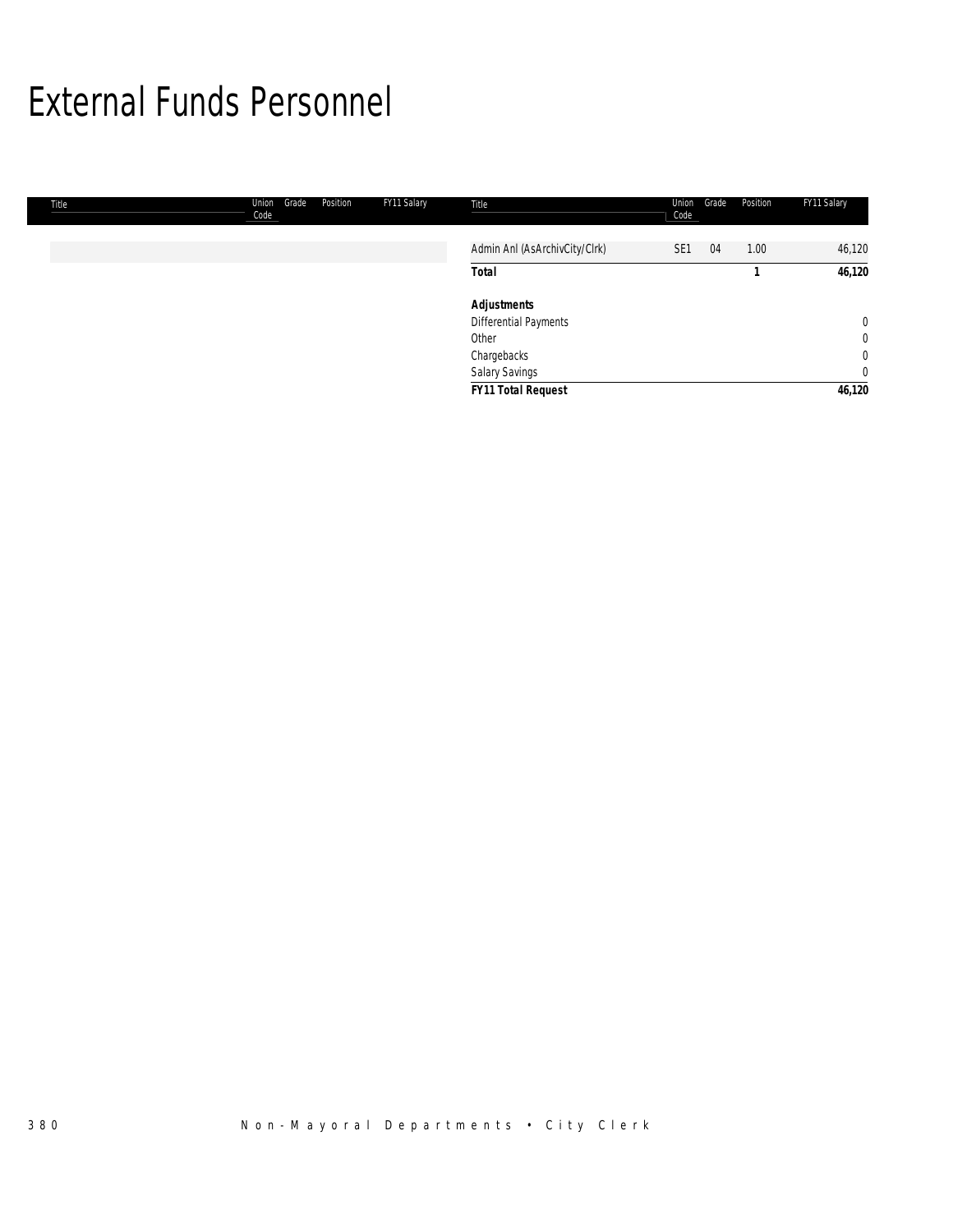## Program 1. Legislative Support

### *Rosaria Salerno, Manager Organization: 161100*

#### *Program Description*

The Legislative Support Program carries out government functions required by state and local law and manages and maintains the City Council document system database. The program also administers oaths of office and maintains records relative to the appointment or election of City officers. The program maintains and updates the City of Boston Code, advises City officials on the Commonwealth's open meeting law, and maintains copies of City of Boston official reports.

### *Program Strategies*

- To receive, prepare, record and distribute financial and legislative documents; provide copies of Council agendas, distribute minutes and maintain a City Council database summarizing recent meetings.
- To update the Ordinance section of the Muni Code and distribute supplements.

|                                                                                                                                                                                                    | Actual '08                  | Actual '09                            | Projected '10               | Target '11                   |
|----------------------------------------------------------------------------------------------------------------------------------------------------------------------------------------------------|-----------------------------|---------------------------------------|-----------------------------|------------------------------|
| % of Council minutes distributed and updates<br>entered within 48 hours<br>% of documents processed within 48 hours<br>Copies of municipal code distributed<br>Documents processed within 48 hours | 100%<br>100%<br>13<br>1,527 | 100%<br>100%<br>$\mathbf{b}$<br>1,443 | 100%<br>100%<br>1,500       | 100%<br>100%<br>b<br>1,500   |
|                                                                                                                                                                                                    | Actual '08                  | Actual '09                            | Approp '10                  | <b>Budget '11</b>            |
| <b>Personnel Services</b><br>Non Personnel                                                                                                                                                         | 226.085<br>21.759           | 240,552<br>35.671                     | 248,235<br>19.274           | 255,330<br>16.174<br>271,504 |
|                                                                                                                                                                                                    |                             |                                       | Total<br>247,844<br>276,223 | 267,509                      |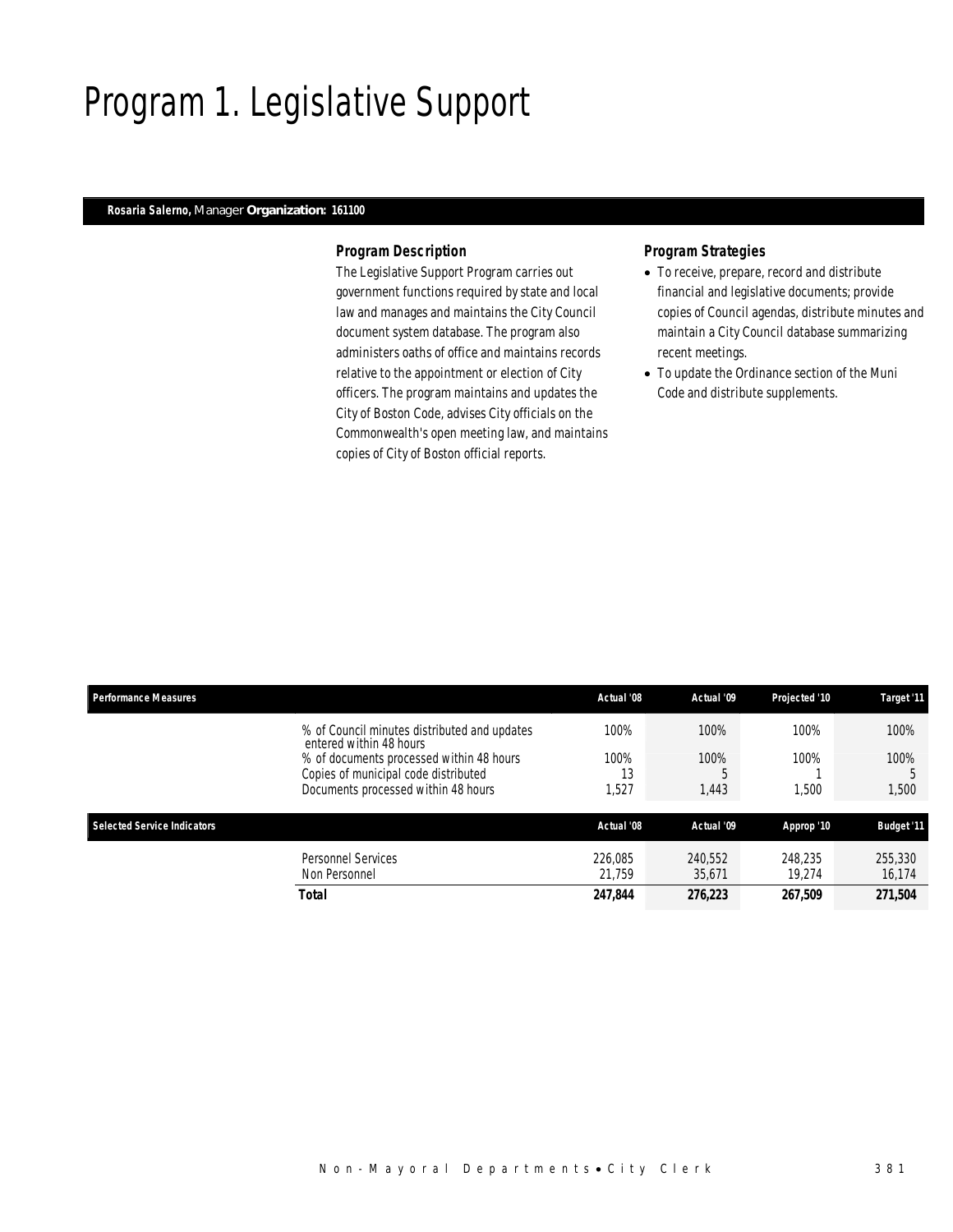# Program 2. Document Filing

### *Rosaria Salerno, Manager Organization: 161200*

### *Program Description*

The City Clerk is the supervisor of records and the filing agency for the City. The Office of the City Clerk is required to record, file, and maintain indices of public documents.

### *Program Strategies*

• To receive and record statutory filings as required by law; receive and audit political campaign finance reports.

| <b>Performance Measures</b>        |                                                                                        | Actual '08        | Actual '09        | Projected '10     | Target '11        |
|------------------------------------|----------------------------------------------------------------------------------------|-------------------|-------------------|-------------------|-------------------|
|                                    | % of campaign reports processed within 48<br>hours                                     | 100%              | 100%              | 100%              | 100%              |
|                                    | % of damage claims processed within 48 hours<br>% of filings processed within 48 hours | 100%<br>100%      | 100%<br>100%      | 100%<br>100%      | 100%<br>100%      |
| <b>Selected Service Indicators</b> |                                                                                        | Actual '08        | Actual '09        | Approp '10        | <b>Budget '11</b> |
|                                    | Personnel Services<br>Non Personnel                                                    | 392.449<br>15,834 | 409.956<br>32,006 | 418,363<br>13.086 | 433.107<br>11,886 |
|                                    |                                                                                        |                   |                   |                   |                   |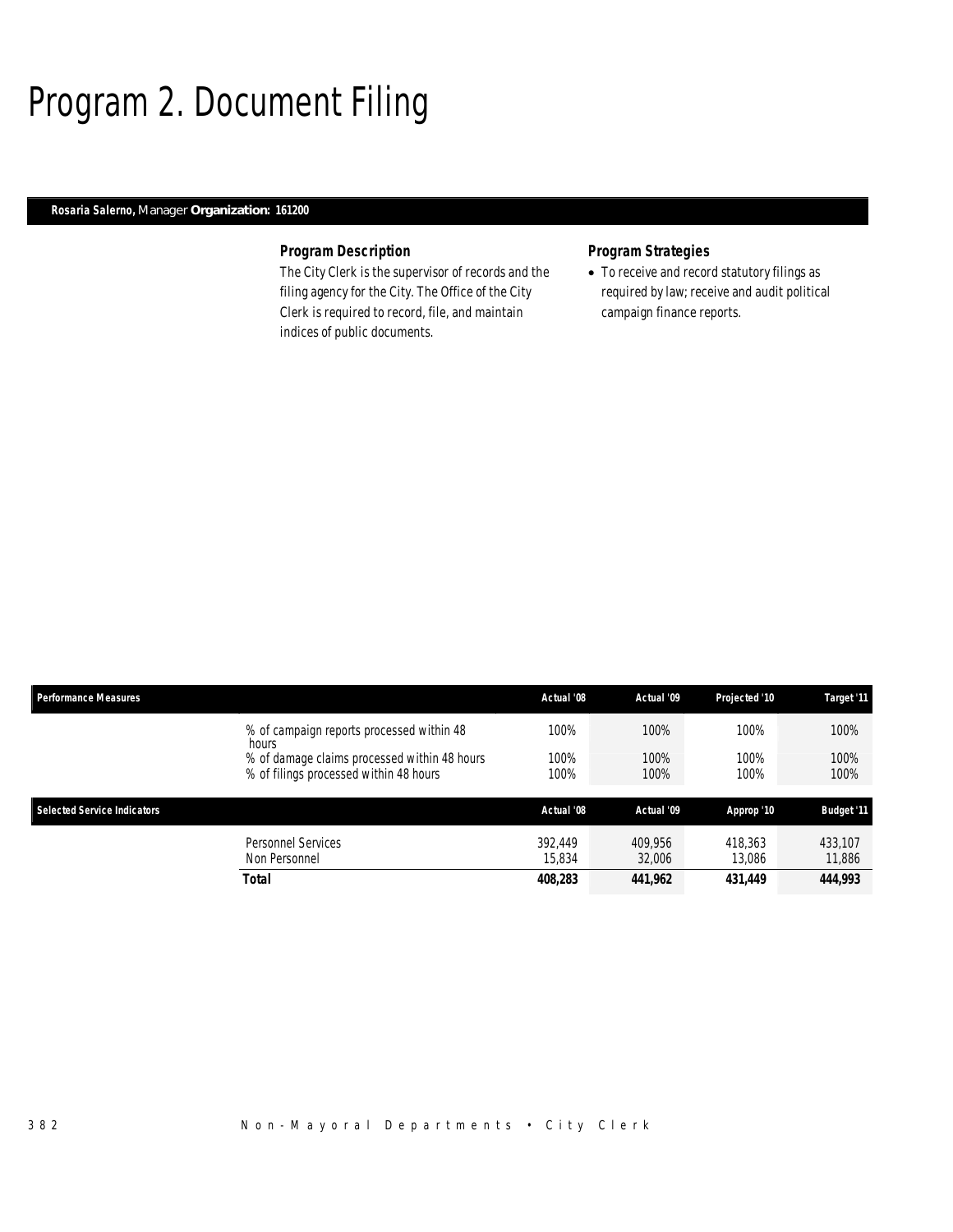### Program 3. Archives

### *Rosaria Salerno, Manager Organization: 161300*

### *Program Description*

The Archives oversees the preservation of significant records and facilitates improved and cost-effective access to public records by Boston municipal government and its citizens. It also oversees the elimination of obsolete records.

### *Program Strategies*

• To provide archives record center services to City departments and the public; provide records disposition services to departments.

| <b>Performance Measures</b>        |                                                                                           | Actual '08        | Actual '09        | Projected '10     | Target '11        |
|------------------------------------|-------------------------------------------------------------------------------------------|-------------------|-------------------|-------------------|-------------------|
|                                    | Cubic feet of archives processed<br>Cubic feet of records destroyed per state<br>approval | 416<br>974        | 246<br>2,582      | 176<br>1.202      | 250<br>3,000      |
|                                    | Cubic feet of records transferred to archives and<br>records repositions                  | 4,555             | 5.949             | 3.623             | 5,000             |
|                                    | Public access inquiries to access documents                                               | 1,857             | 1,686             | 1.724             | 1,600             |
| <b>Selected Service Indicators</b> |                                                                                           | Actual '08        | Actual '09        | Approp '10        | <b>Budget '11</b> |
|                                    | <b>Personnel Services</b><br>Non Personnel                                                | 232.475<br>23.927 | 247.627<br>31.844 | 250.628<br>28.961 | 261.155<br>28,324 |
|                                    | <b>Total</b>                                                                              | 256,402           | 279,471           | 279.589           | 289,479           |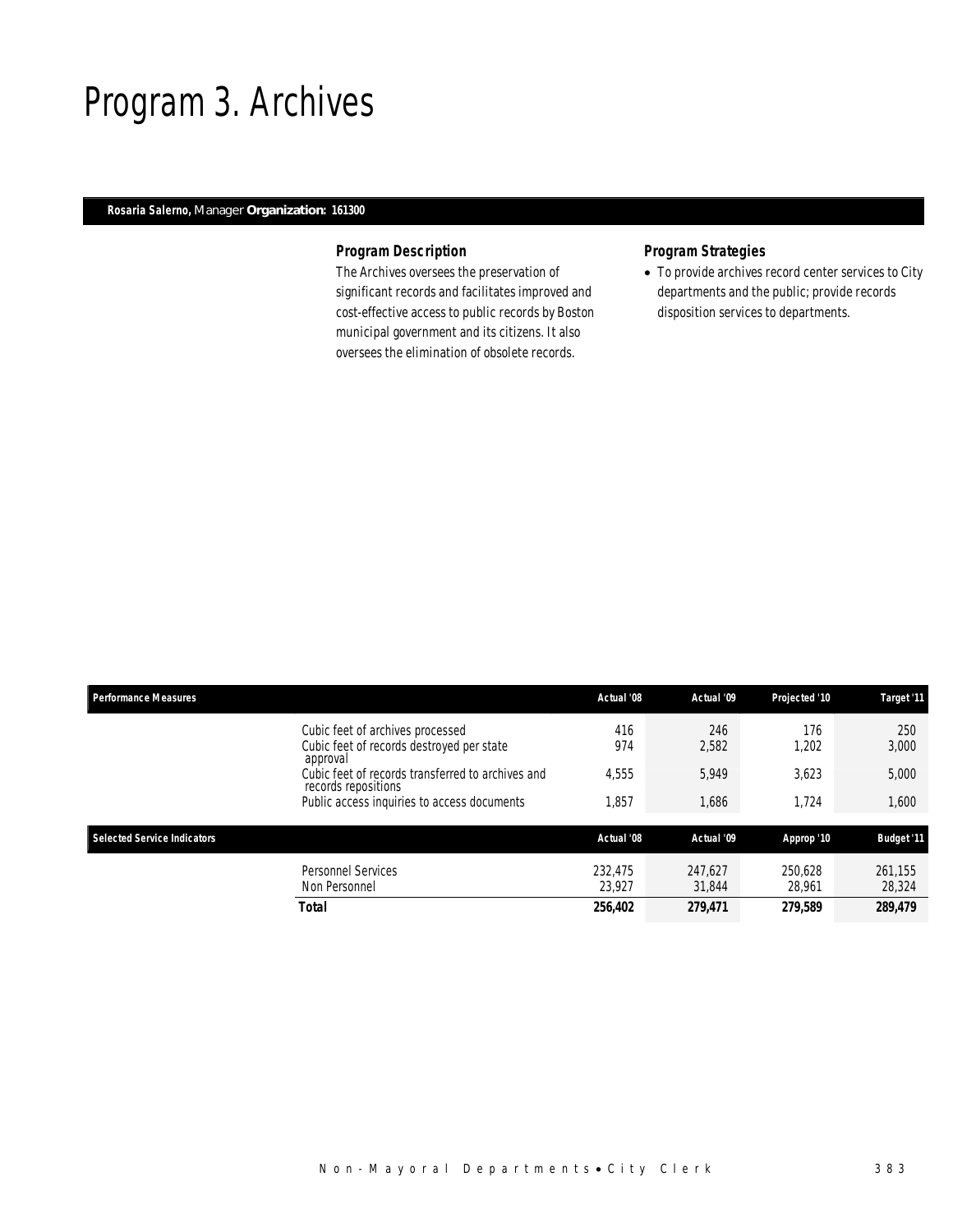### External Funds Projects

*National Historical Publications and Records Commission (NHPRC)* 

#### *Project Mission*

The NHPRC grant is a Federal Grant distributed by the National Archives by the National Historical Publications and Records Commission (NHPRC). The item of the grant is to support institutions that promote the preservation, dissemination and use of historical records. The grant started in 2003 preserving Desegregregation-Era Records from the Boston Public Schools and will help to establish an archives and records management system.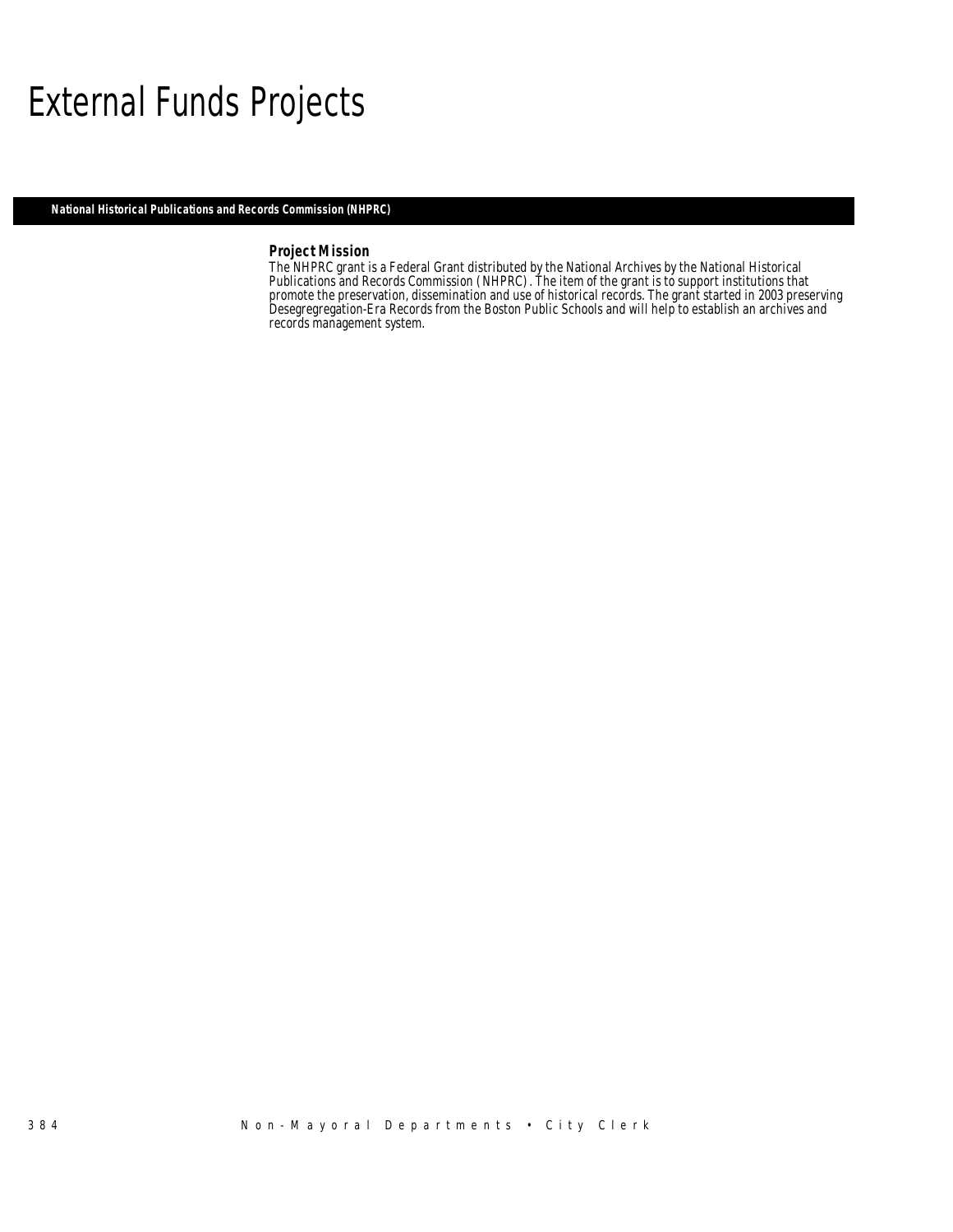## City Council Operating Budget

### *Michael Ross, Council President Appropriation: 112*

### *Department Mission*

As the Legislative body of the City, the City Council serves as a link between the citizens of Boston and their municipal government. Through the filing of legislation, the enactment of orders, ordinances and resolutions, the Council actively represents the diverse interests of Bostonians while ensuring the efficient and cost effective delivery of services. The Council fulfills its obligation as the appropriating authority by analyzing appropriations and loan orders.

#### *FY11 Performance Strategies*

• To maximize opportunities for citizen input into the Council's legislative process.

| <b>Operating Budget</b>            | Program Name                                                                    | Total Actual '08                | Total Actual '09                | Total Approp '10                | <b>Total Budget '11</b>         |
|------------------------------------|---------------------------------------------------------------------------------|---------------------------------|---------------------------------|---------------------------------|---------------------------------|
|                                    | City Council Administration<br>City Councilors<br>Legislative/Financial Support | 290.670<br>3.699.537<br>578.074 | 274,712<br>3,685,109<br>589,420 | 197.852<br>3,811,831<br>528,440 | 236,313<br>3,898,494<br>541,424 |
|                                    | <b>Total</b>                                                                    | 4,568,281                       | 4,549,241                       | 4,538,123                       | 4,676,231                       |
| <b>Selected Service Indicators</b> |                                                                                 | Actual '08                      | Actual '09                      | Approp '10                      | <b>Budget '11</b>               |
|                                    | <b>Personnel Services</b><br>Non Personnel                                      | 4.278.254<br>290.027            | 4,313,706<br>235,535            | 4,308,073<br>230,050            | 4,436,231<br>240,000            |
|                                    | Total                                                                           | 4,568,281                       | 4,549,241                       | 4,538,123                       | 4,676,231                       |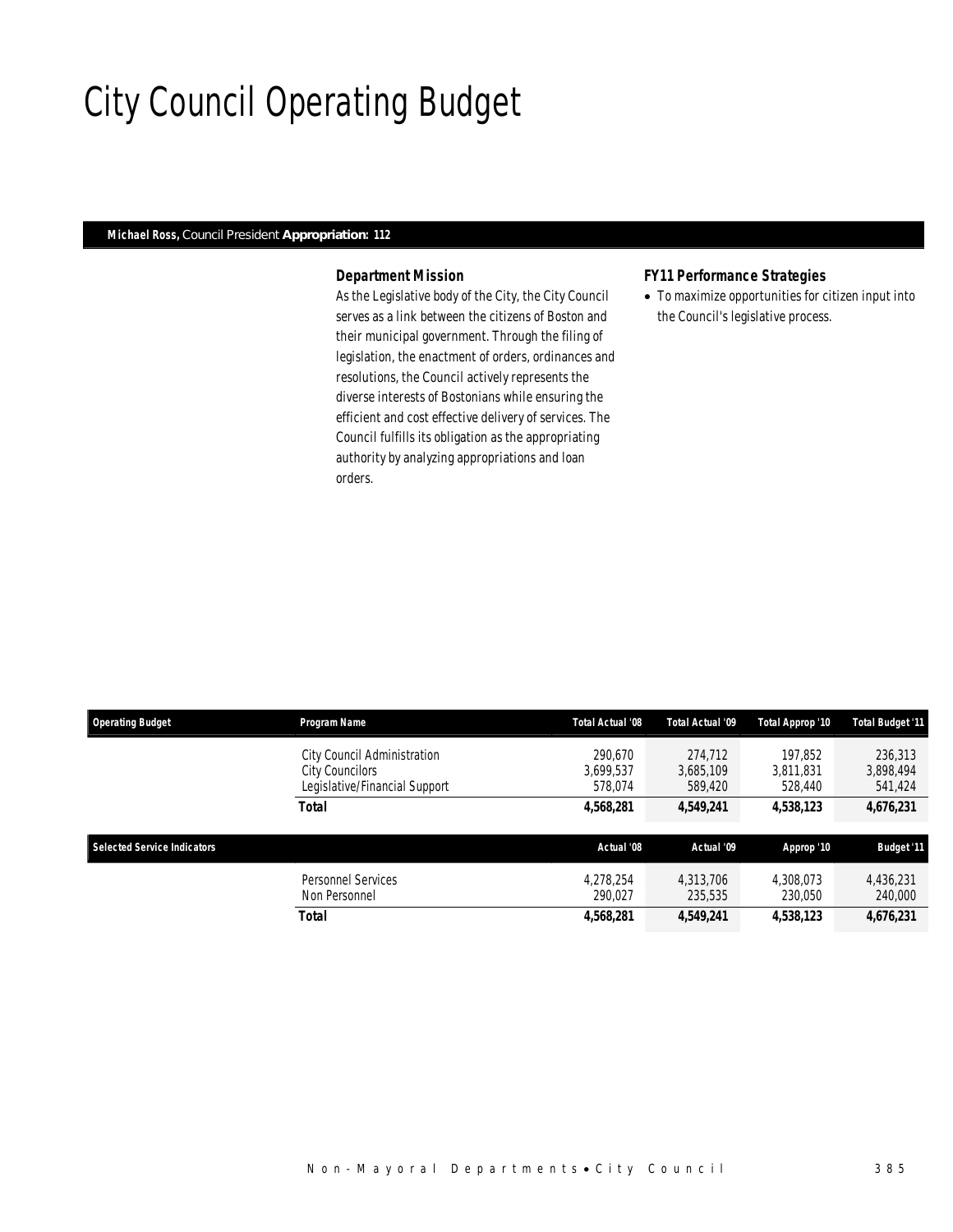# City Council Operating Budget



### *Authorizing Statutes*

- Structure of City Council, 1948 Mass. Acts ch. 452, as amended.
- District Representation, 1982 Mass. Acts ch. 605; 1991 Mass. Acts ch. 108; 1986 Mass. Acts ch. 343.

#### *Description of Services*

Members draft and file legislation on a wide range of public affairs in Boston designed to improve the quality of life for its citizens. Each year the Council conducts an extensive series of public hearings to review the Mayor's appropriation request for the subsequent fiscal year. After a thorough analysis and determination that the request is fiscally sound, the Council approves an appropriation. Constituent needs are served as directed by each individual councilor.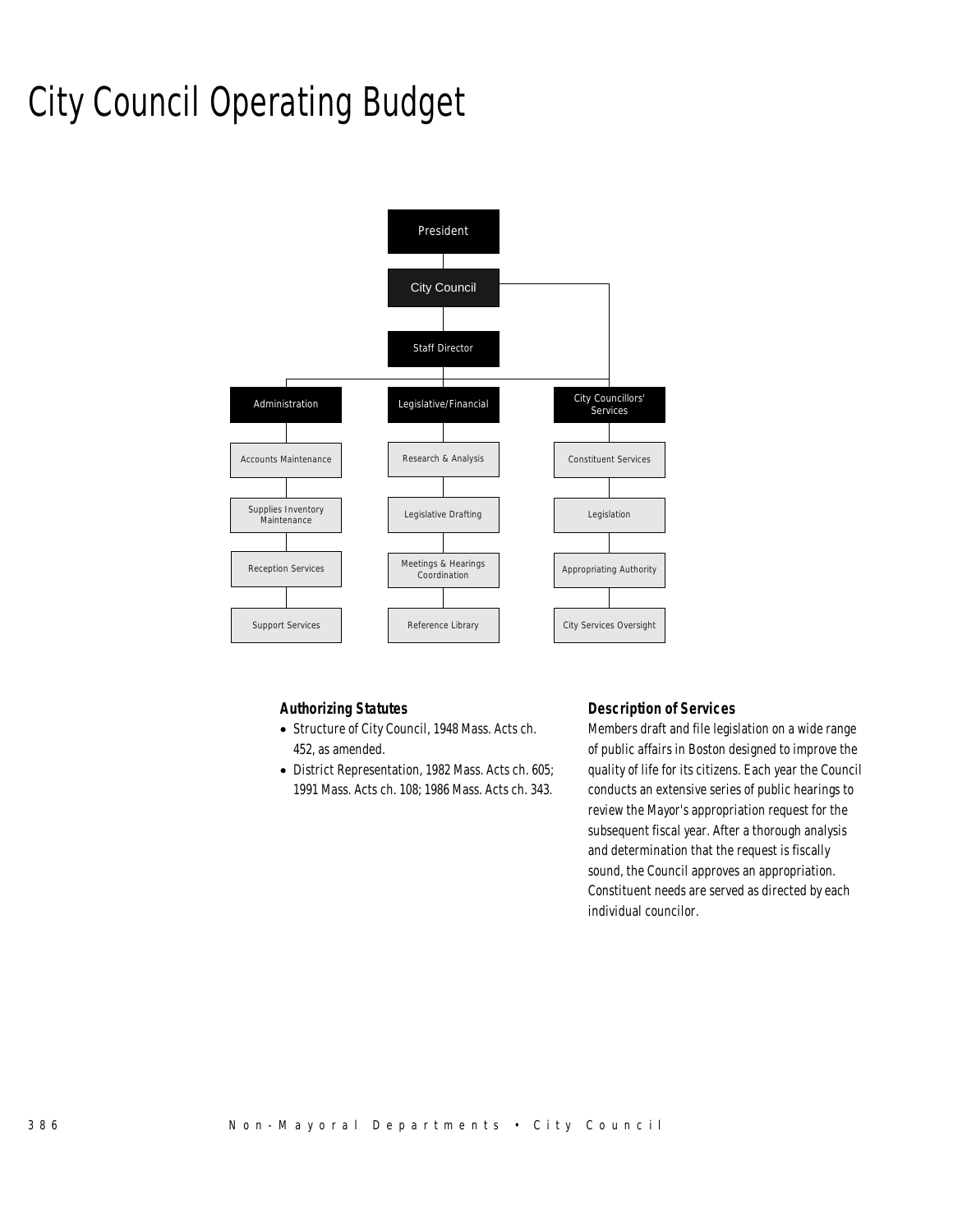# Department History

| <b>Personnel Services</b>       |                                                                                                                                                                                                                                                                                                      | FY08 Expenditure                                                                                                         | FY09 Expenditure                                                                                           | FY10 Appropriation                                                                                                      | FY11 Adopted                                                                                                               | Inc/Dec 10 vs 11                                                                                                                    |
|---------------------------------|------------------------------------------------------------------------------------------------------------------------------------------------------------------------------------------------------------------------------------------------------------------------------------------------------|--------------------------------------------------------------------------------------------------------------------------|------------------------------------------------------------------------------------------------------------|-------------------------------------------------------------------------------------------------------------------------|----------------------------------------------------------------------------------------------------------------------------|-------------------------------------------------------------------------------------------------------------------------------------|
|                                 | 51000 Permanent Employees<br>51100 Emergency Employees<br>51200 Overtime                                                                                                                                                                                                                             | 4,222,046<br>$\mathbf 0$<br>$\mathbf 0$                                                                                  | 4,293,649<br>$\mathbf{0}$<br>$\overline{0}$                                                                | 4,228,073<br>$\mathbf 0$<br>$\overline{0}$                                                                              | 4,318,731<br>$\boldsymbol{0}$<br>$\mathbf 0$                                                                               | 90,658<br>$\mathbf{0}$<br>$\Omega$                                                                                                  |
|                                 | 51600 Unemployment Compensation<br>51700 Workers' Compensation                                                                                                                                                                                                                                       | 56,208<br>$\overline{0}$                                                                                                 | 20,057<br>0                                                                                                | 80,000<br>$\mathbf 0$                                                                                                   | 117,500<br>$\mathbf{0}$                                                                                                    | 37,500<br>$\Omega$                                                                                                                  |
|                                 | <b>Total Personnel Services</b>                                                                                                                                                                                                                                                                      | 4,278,254                                                                                                                | 4,313,706                                                                                                  | 4,308,073                                                                                                               | 4,436,231                                                                                                                  | 128,158                                                                                                                             |
| <b>Contractual Services</b>     |                                                                                                                                                                                                                                                                                                      | FY08 Expenditure                                                                                                         | FY09 Expenditure                                                                                           | FY10 Appropriation                                                                                                      | FY11 Adopted                                                                                                               | Inc/Dec 10 vs 11                                                                                                                    |
|                                 | 52100 Communications<br>52200 Utilities<br>52400 Snow Removal<br>52500 Garbage/Waste Removal<br>52600 Repairs Buildings & Structures<br>52700 Repairs & Service of Equipment<br>52800 Transportation of Persons<br>52900 Contracted Services<br><b>Total Contractual Services</b>                    | 42,385<br>$\theta$<br>$\overline{0}$<br>$\mathbf 0$<br>$\overline{0}$<br>7,433<br>$\theta$<br>133,211<br>183,029         | 40,431<br>0<br>$\mathbf 0$<br>$\mathbf 0$<br>$\overline{0}$<br>8,956<br>$\mathbf{0}$<br>102,853<br>152,240 | 45,000<br>$\mathbf 0$<br>$\overline{0}$<br>0<br>0<br>11,500<br>$\theta$<br>113,000<br>169,500                           | 45,000<br>$\mathbf{0}$<br>$\mathbf{0}$<br>$\mathbf{0}$<br>$\Omega$<br>10,500<br>$\mathbf 0$<br>125,000<br>180,500          | $\mathbf 0$<br>$\mathbf 0$<br>$\overline{0}$<br>$\overline{0}$<br>$\overline{0}$<br>$-1,000$<br>$\mathbf{0}$<br>12,000<br>11,000    |
| <b>Supplies &amp; Materials</b> |                                                                                                                                                                                                                                                                                                      | FY08 Expenditure                                                                                                         | FY09 Expenditure                                                                                           | FY10 Appropriation                                                                                                      | FY11 Adopted                                                                                                               | Inc/Dec 10 vs 11                                                                                                                    |
|                                 | 53000 Auto Energy Supplies<br>53200 Food Supplies<br>53400 Custodial Supplies<br>53500 Med, Dental, & Hosp Supply<br>53600 Office Supplies and Materials<br>53700 Clothing Allowance<br>53800 Educational Supplies & Mat<br>53900 Misc Supplies & Materials<br><b>Total Supplies &amp; Materials</b> | $\boldsymbol{0}$<br>5,848<br>0<br>$\boldsymbol{0}$<br>25,458<br>$\theta$<br>$\boldsymbol{0}$<br>$\overline{0}$<br>31,306 | $\mathbf 0$<br>868<br>$\mathbf 0$<br>$\overline{0}$<br>23,492<br>0<br>$\mathbf 0$<br>$\Omega$<br>24,360    | $\boldsymbol{0}$<br>2,250<br>0<br>$\boldsymbol{0}$<br>27,500<br>$\mathbf 0$<br>$\mathbf{0}$<br>$\overline{0}$<br>29,750 | $\boldsymbol{0}$<br>2,000<br>$\mathbf 0$<br>$\mathbf 0$<br>27,500<br>$\mathbf 0$<br>$\mathbf{0}$<br>$\mathbf{0}$<br>29,500 | $\mathbf{0}$<br>$-250$<br>$\mathbf{0}$<br>$\overline{0}$<br>$\mathbf 0$<br>$\overline{0}$<br>$\mathbf{0}$<br>$\mathbf{0}$<br>$-250$ |
| <b>Current Chgs &amp; Oblig</b> |                                                                                                                                                                                                                                                                                                      | FY08 Expenditure                                                                                                         | FY09 Expenditure                                                                                           | FY10 Appropriation                                                                                                      | FY11 Adopted                                                                                                               | Inc/Dec 10 vs 11                                                                                                                    |
|                                 | 54300 Workers' Comp Medical<br>54400 Legal Liabilities<br>54500 Aid To Veterans<br>54600 Current Charges H&I<br>54700 Indemnification<br>54900 Other Current Charges<br>Total Current Chgs & Oblig                                                                                                   | $\boldsymbol{0}$<br>$\boldsymbol{0}$<br>$\overline{0}$<br>$\mathbf 0$<br>$\overline{0}$<br>28,152<br>28,152              | $\mathbf 0$<br>$\mathbf 0$<br>$\mathbf 0$<br>$\mathbf{0}$<br>$\Omega$<br>15,724<br>15,724                  | $\boldsymbol{0}$<br>$\overline{0}$<br>0<br>$\overline{0}$<br>$\overline{0}$<br>15,800<br>15,800                         | $\boldsymbol{0}$<br>$\mathbf 0$<br>$\mathbf{0}$<br>$\mathbf{0}$<br>$\theta$<br>15,000<br>15,000                            | $\mathbf{0}$<br>$\mathbf 0$<br>$\overline{0}$<br>$\overline{0}$<br>$\mathbf 0$<br>$-800$<br>$-800$                                  |
| Equipment                       |                                                                                                                                                                                                                                                                                                      | FY08 Expenditure                                                                                                         | FY09 Expenditure                                                                                           | FY10 Appropriation                                                                                                      | FY11 Adopted                                                                                                               | Inc/Dec 10 vs 11                                                                                                                    |
|                                 | 55000 Automotive Equipment<br>55400 Lease/Purchase<br>55600 Office Furniture & Equipment<br>55900 Misc Equipment<br><b>Total Equipment</b>                                                                                                                                                           | $\mathbf 0$<br>$\overline{0}$<br>14,821<br>32,719<br>47,540                                                              | $\mathbf 0$<br>0<br>3,555<br>39,656<br>43,211                                                              | $\boldsymbol{0}$<br>$\overline{0}$<br>2,500<br>12,500<br>15,000                                                         | $\boldsymbol{0}$<br>$\mathbf 0$<br>2,500<br>12,500<br>15,000                                                               | $\mathbf 0$<br>$\overline{0}$<br>$\mathbf 0$<br>$\mathbf 0$<br>0                                                                    |
| <b>Other</b>                    |                                                                                                                                                                                                                                                                                                      | FY08 Expenditure                                                                                                         | FY09 Expenditure                                                                                           | FY10 Appropriation                                                                                                      | FY11 Adopted                                                                                                               | Inc/Dec 10 vs 11                                                                                                                    |
|                                 | 56200 Special Appropriation<br>57200 Structures & Improvements<br>58000 Land & Non-Structure<br><b>Total Other</b>                                                                                                                                                                                   | $\boldsymbol{0}$<br>$\boldsymbol{0}$<br>$\boldsymbol{0}$<br>$\pmb{0}$                                                    | 0<br>0<br>0<br>0                                                                                           | $\boldsymbol{0}$<br>$\mathbf 0$<br>$\mathbf 0$<br>0                                                                     | 0<br>$\boldsymbol{0}$<br>$\mathbf 0$<br>0                                                                                  | 0<br>0<br>0<br>0                                                                                                                    |
|                                 | <b>Grand Total</b>                                                                                                                                                                                                                                                                                   | 4,568,281                                                                                                                | 4,549,241                                                                                                  | 4,538,123                                                                                                               | 4,676,231                                                                                                                  | 138,108                                                                                                                             |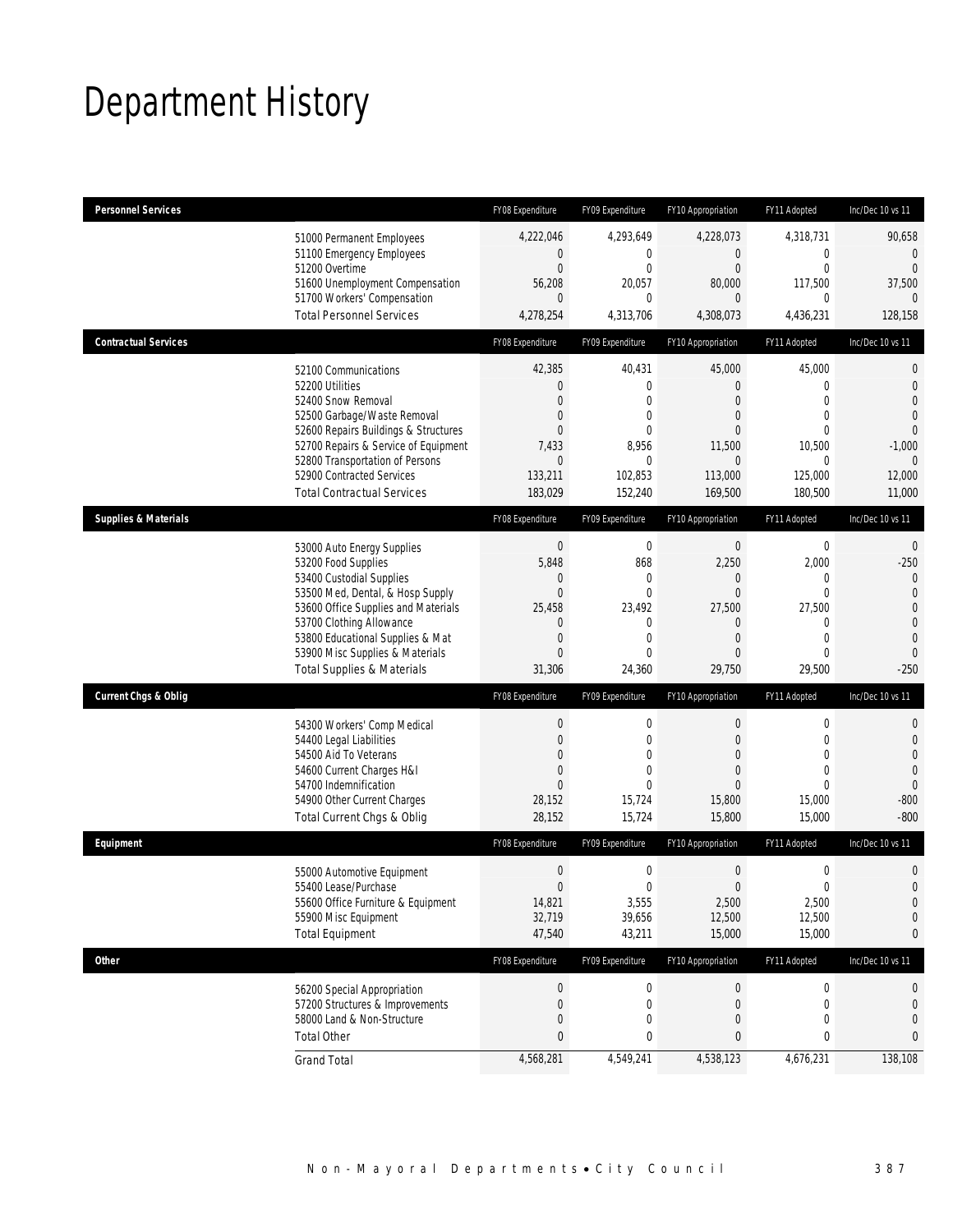# Department Personnel

| Title                  | Union<br>Code | Grade     | Position | FY11 Salary | Title                         | Union<br>Code | Grade     | Position | FY11 Salary  |
|------------------------|---------------|-----------|----------|-------------|-------------------------------|---------------|-----------|----------|--------------|
|                        |               |           |          |             |                               |               |           |          |              |
| <b>City Councillor</b> | CCS           | <b>NG</b> | 13.00    | 1,140,623   | Legislative Director          | CCS           | <b>NG</b> | 1.00     | 67,134       |
| St Director (CC)       | CCS           | <b>NG</b> | 1.00     | 83,658      | Secretary                     | <b>CCS</b>    | <b>NG</b> | 60.00    | 1,562,701    |
| Research Director      | CCS           | <b>NG</b> | 1.00     | 56,154      | Asst. Budget Director         | CCS           | <b>NG</b> | 1.00     | 54,224       |
| <b>City Messenger</b>  | <b>CCS</b>    | <b>NG</b> | 1.00     | 47,966      | Programming Manager (CC)      | <b>CCS</b>    | <b>NG</b> | 1.00     | 48,565       |
| Admin Asst (CC)        | CCS           | <b>NG</b> | 22.00    | 922,969     | <b>Business Manager</b>       | CCS           | <b>NG</b> | 1.00     | 47,831       |
| Receptionist (CC)      | CCS           | <b>NG</b> | 1.00     | 35,597      | <b>Asst Research Director</b> | <b>CCS</b>    | <b>NG</b> | 1.00     | 51,177       |
| Legislative Asst (CC)  | CCS           | <b>NG</b> | 3.00     | 99,578      | <b>Budget Director</b>        | <b>CCS</b>    | NG.       | 1.00     | 72,299       |
|                        |               |           |          |             | <b>Total</b>                  |               |           | 108      | 4,290,475    |
|                        |               |           |          |             | <b>Adjustments</b>            |               |           |          |              |
|                        |               |           |          |             | Differential Payments         |               |           |          | $\mathbf{0}$ |
|                        |               |           |          |             | Other                         |               |           |          | 28,255       |
|                        |               |           |          |             | Chargebacks                   |               |           |          | $\Omega$     |
|                        |               |           |          |             | <b>Salary Savings</b>         |               |           |          | 0            |
|                        |               |           |          |             | <b>FY11 Total Request</b>     |               |           |          | 4,318,730    |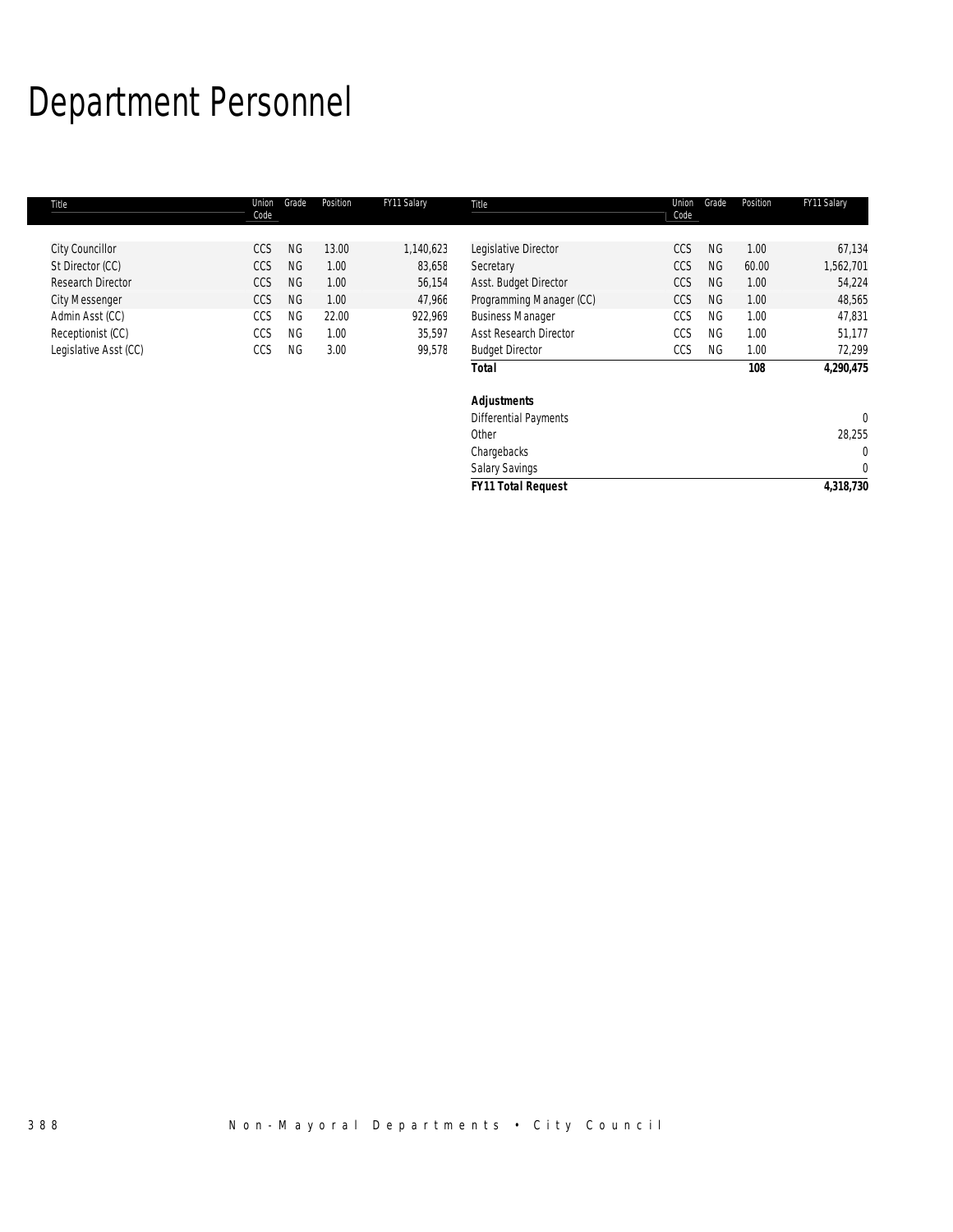# Program 1. City Council Administration

### *Ann Hess Braga, Manager Organization: 112100*

### *Program Description*

The Administration Program is responsible for providing staff resources and administrative direction to City Council programs. It also oversees budgeting, purchasing, information systems, and personnel matters for the City Council.

| <b>Selected Service Indicators</b>  | Actual '08        | Actual '09        | Approp '10        | <b>Budget '11</b> |
|-------------------------------------|-------------------|-------------------|-------------------|-------------------|
| Personnel Services<br>Non Personnel | 196.393<br>94.277 | 189,283<br>85.429 | 180.852<br>17.000 | 174,313<br>62,000 |
| Total                               | 290,670           | 274,712           | 197.852           | 236,313           |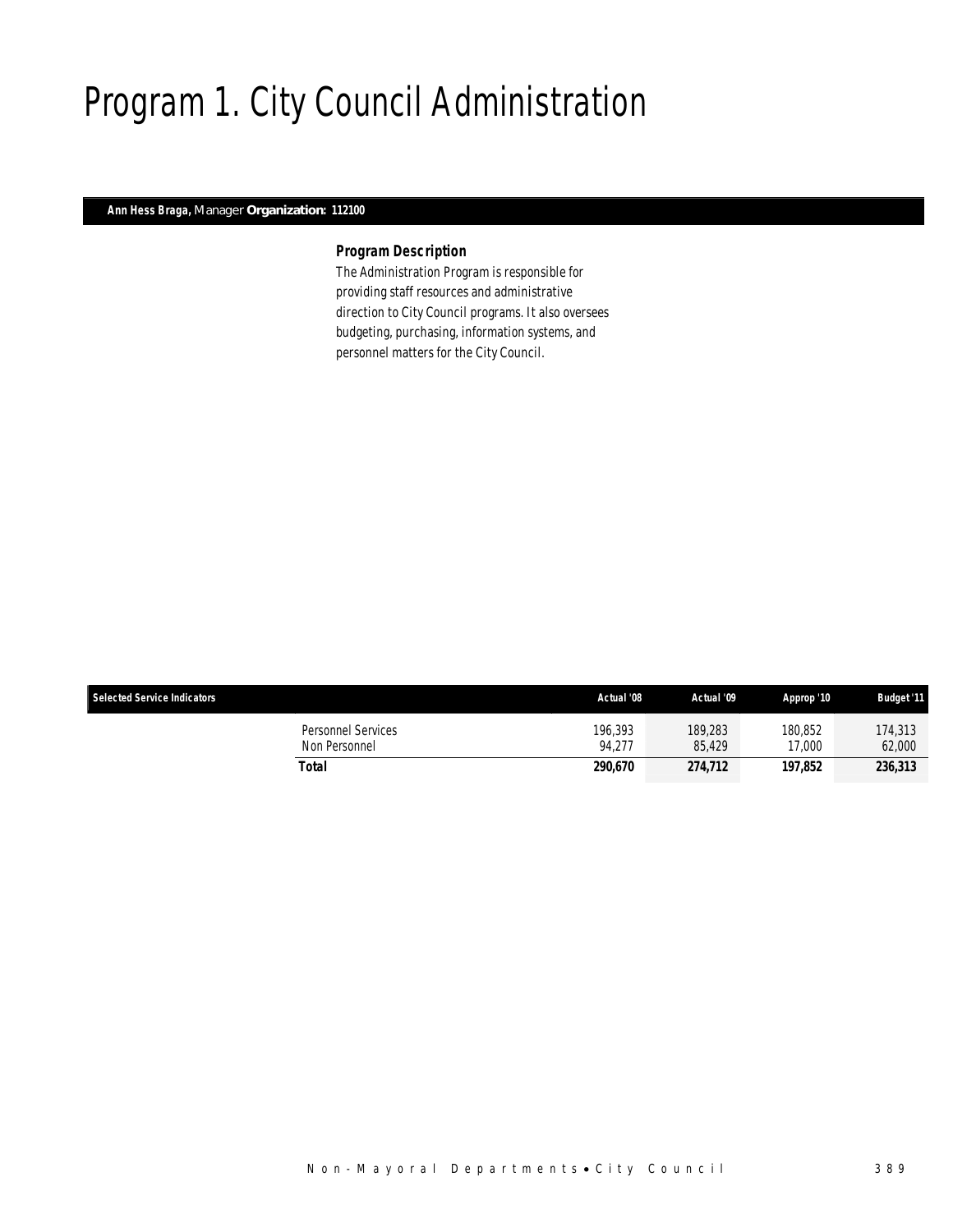# Program 2. City Councilors

### *Michael Ross, Manager Organization: 112200*

### *Program Description*

The City Councilors program provides a liaison between Bostonians and their municipal government, and advocates on behalf of constituent needs at the city department, state, and federal levels. The program also translates appropriate citizen concerns into Council legislation.

### *Program Strategies*

• To maximize opportunities for citizen input into the Council's legislative process.

| <b>Performance Measures</b>        |                                                   | Actual '08 | Actual '09 | Projected '10 | Target '11        |
|------------------------------------|---------------------------------------------------|------------|------------|---------------|-------------------|
|                                    | % of legislative matters receiving public hearing | 64%        | 79%        | 80%           | 70%               |
|                                    | Appropriations & Loan Orders                      | 81         | 28         | 32            | 50                |
|                                    | Legislative matters receiving public hearing      | 177        | 247        | 245           | 210               |
|                                    | Legislative matters referred to committee         | 277        | 311        | 308           | 300               |
|                                    | Public hearings held                              | 158        | 164        | 171           | 165               |
|                                    | Regular Council sessions                          | 35         | 34         | 36            | 35                |
| <b>Selected Service Indicators</b> |                                                   | Actual '08 | Actual '09 | Approp '10    | <b>Budget '11</b> |
|                                    | <b>Personnel Services</b>                         | 3.524.099  | 3,585,499  | 3.624.581     | 3.743.794         |
|                                    | Non Personnel                                     | 175,438    | 99.610     | 187.250       | 154,700           |
|                                    | <b>Total</b>                                      | 3,699,537  | 3,685,109  | 3,811,831     | 3,898,494         |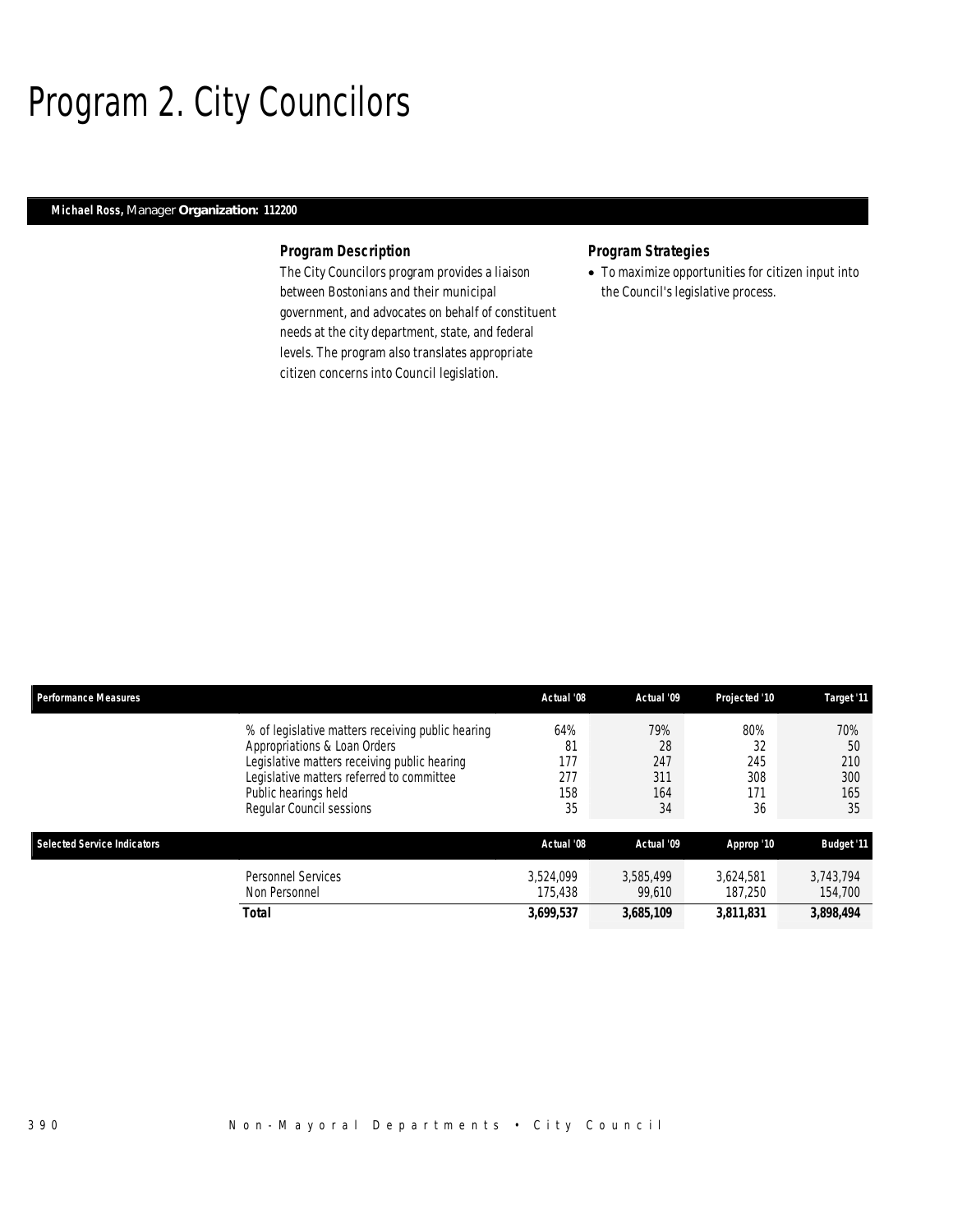# Program 3. Legislative/Financial Support

### *Ann Hess Braga, Manager Organization: 112300*

#### *Program Description*

The mission of the Legislative/Financial Support Program is to provide research and draft legislation to be filed by City Councilors and provide analysis of legislation introduced by the Mayor. The program also provides a comprehensive analysis of the operating and capital budgets. The program maintains the Council's municipal reference library, furnishing City departments and the general public with information on municipal government.

| <b>Selected Service Indicators</b>  | Actual '08        | Actual '09        | Approp '10        | <b>Budget '11</b> |
|-------------------------------------|-------------------|-------------------|-------------------|-------------------|
| Personnel Services<br>Non Personnel | 557.762<br>20.312 | 538.924<br>50.496 | 502.640<br>25,800 | 518.124<br>23,300 |
| Total                               | 578.074           | 589,420           | 528,440           | 541,424           |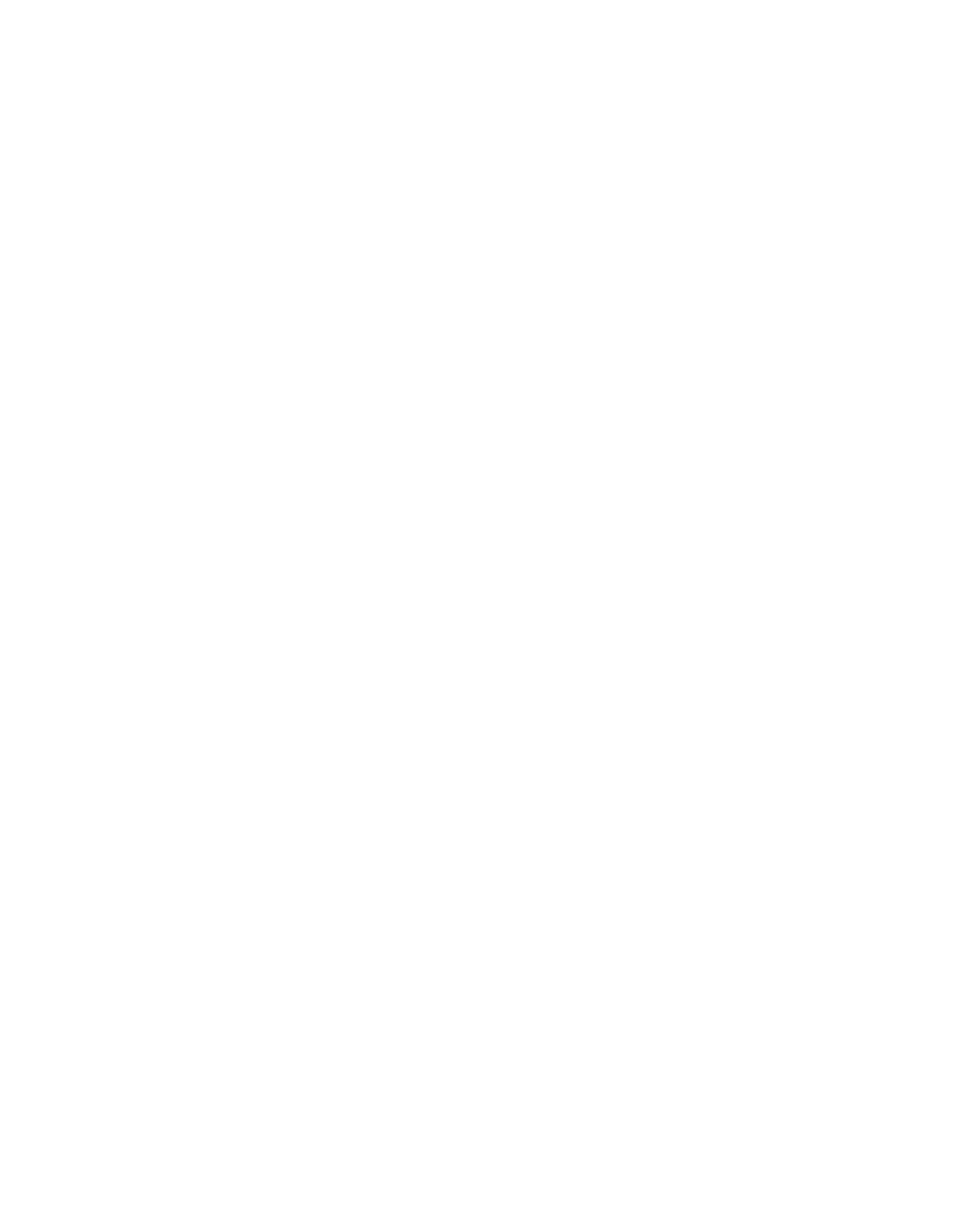## Finance Commission Operating Budget

### *Matt Cahill, Director Appropriation: 193*

### *Department Mission*

The mission of the Finance Commission is to investigate matters relating to appropriations, loans, expenditures, accounts and methods of administration affecting the City of Boston or Suffolk County, or any department thereof which the Commission determines requires investigation. The Commission reports its findings to the Mayor, the City Council, and the general public.

#### *FY11 Performance Strategies*

- To carry out investigations determined appropriate by the Finance Commission.
- To review all City contracts for statutory compliance.

| <b>Operating Budget</b>            | Program Name       | Total Actual '08 | Total Actual '09 | Total Approp '10 | <b>Total Budget '11</b> |
|------------------------------------|--------------------|------------------|------------------|------------------|-------------------------|
|                                    | Finance Commission | 188.606          | 192.622          | 217.986          | 177,822                 |
|                                    | <b>Total</b>       | 188,606          | 192,622          | 217,986          | 177,822                 |
| <b>Selected Service Indicators</b> |                    | Actual '08       | Actual '09       |                  | <b>Budget '11</b>       |
|                                    |                    |                  |                  | Approp '10       |                         |
|                                    | Personnel Services | 183,495          | 188,531          | 209.586          | 169.422                 |
|                                    | Non Personnel      | 5,111            | 4.091            | 8.400            | 8,400                   |
|                                    | <b>Total</b>       | 188,606          | 192,622          | 217,986          | 177,822                 |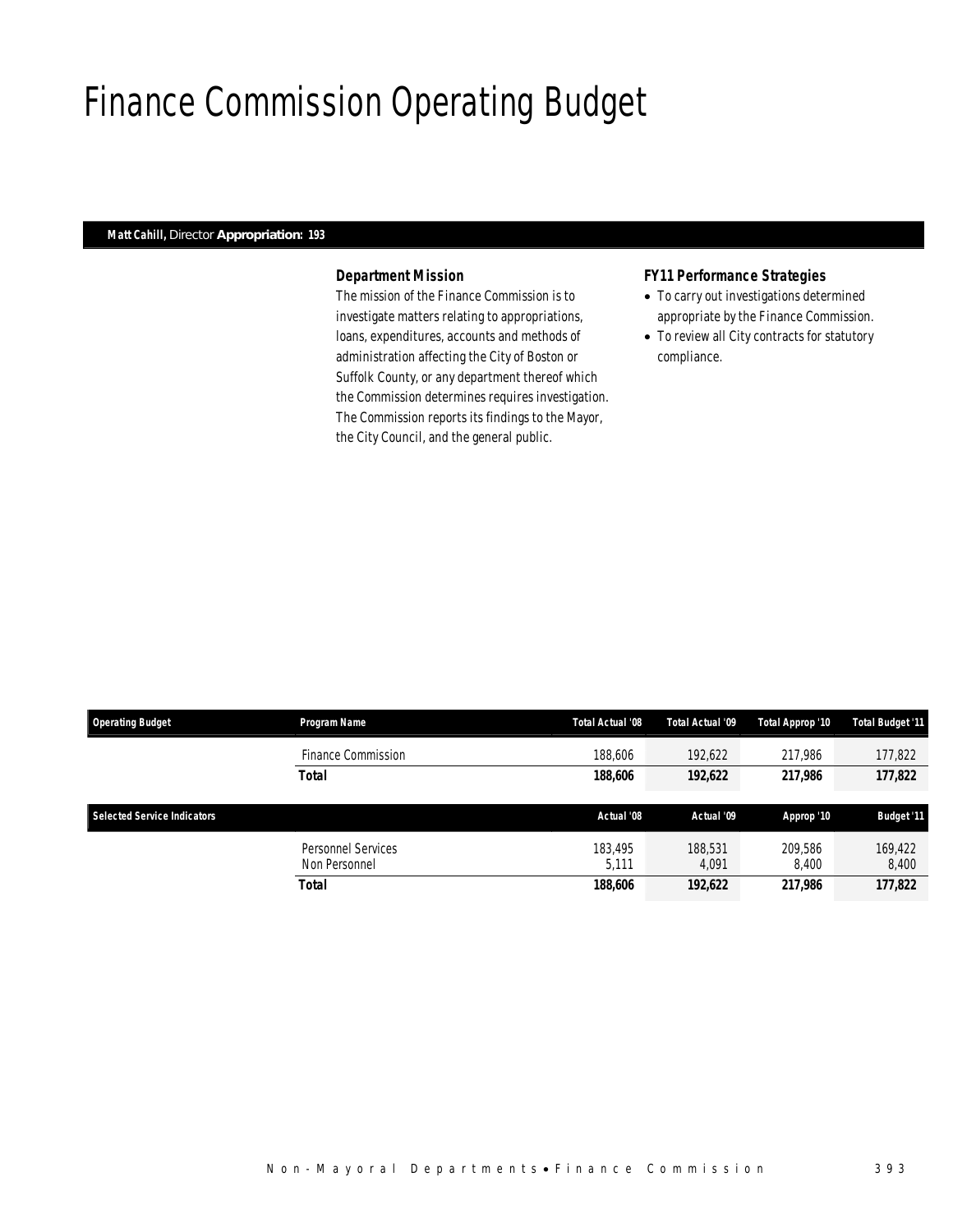### Finance Commission Operating Budget



#### *Authorizing Statutes*

- Finance Commission, 1908 Mass. Acts ch. 562; 1909 Mass. Acts ch. 486, § 17.
- Duties, 1909 Mass. Acts ch. 486, § 18-19; 1948 Mass. Acts ch. 261.
- Referrals to Finance Commission by the Mayor, Auditor, or Collector-Treasurer, 1909 Mass. Acts ch. 486, § 18-19; 1948 Mass. Acts ch. 452, §§ 49- 50.
- Expenses, 1965 Mass. Acts ch. 894.
- Powers, Penalties, Perjury, Depositions, Protection Against Self-Incrimination, 1909 Mass. Acts ch. 486, §§ 20-21, as amended.
- Off-Street Parking Facilities, Eminent Domain, 1946 Mass. Acts ch. 474, § 1a, as amended.

#### *Description of Services*

The Finance Commission conducts investigations into all matters it deems appropriate. The Commission hires independent staff who conduct many of the investigations, with the Commission publishing and presenting all final reports. The Finance Commission also reviews, and if necessary investigates, all contracts referred to it and reports its findings and recommendations to the Mayor.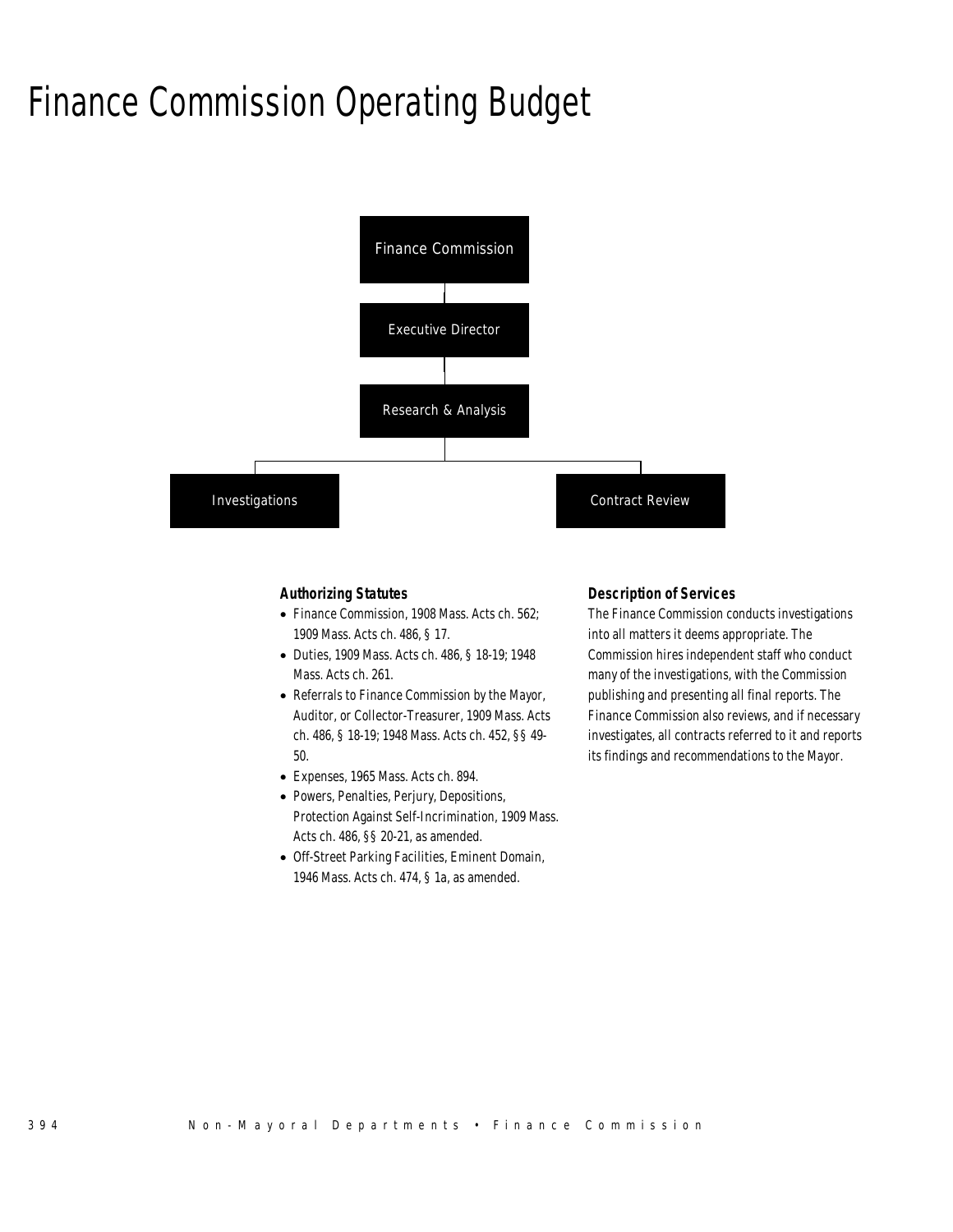## Department History

| <b>Personnel Services</b>                                                                                                                                                                                                                                                                            | FY08 Expenditure                                                                                                    | FY09 Expenditure                                                                                                | FY10 Appropriation                                                                                                   | FY11 Adopted                                                                                                   | Inc/Dec 10 vs 11                                                                                                                                    |
|------------------------------------------------------------------------------------------------------------------------------------------------------------------------------------------------------------------------------------------------------------------------------------------------------|---------------------------------------------------------------------------------------------------------------------|-----------------------------------------------------------------------------------------------------------------|----------------------------------------------------------------------------------------------------------------------|----------------------------------------------------------------------------------------------------------------|-----------------------------------------------------------------------------------------------------------------------------------------------------|
| 51000 Permanent Employees<br>51100 Emergency Employees<br>51200 Overtime<br>51600 Unemployment Compensation<br>51700 Workers' Compensation<br><b>Total Personnel Services</b>                                                                                                                        | 183,495<br>0<br>$\mathbf 0$<br>$\overline{0}$<br>$\overline{0}$<br>183,495                                          | 188,531<br>$\mathbf 0$<br>$\boldsymbol{0}$<br>0<br>$\theta$<br>188,531                                          | 209,586<br>$\overline{0}$<br>$\boldsymbol{0}$<br>$\mathbf{0}$<br>$\mathbf{0}$<br>209,586                             | 169.422<br>$\mathbf{0}$<br>$\mathbf 0$<br>$\mathbf{0}$<br>$\mathbf{0}$<br>169,422                              | $-40,164$<br>$\overline{0}$<br>$\mathbf{0}$<br>$\overline{0}$<br>$\Omega$<br>$-40,164$                                                              |
| <b>Contractual Services</b>                                                                                                                                                                                                                                                                          | FY08 Expenditure                                                                                                    | FY09 Expenditure                                                                                                | FY10 Appropriation                                                                                                   | FY11 Adopted                                                                                                   | Inc/Dec 10 vs 11                                                                                                                                    |
| 52100 Communications<br>52200 Utilities<br>52400 Snow Removal<br>52500 Garbage/Waste Removal<br>52600 Repairs Buildings & Structures<br>52700 Repairs & Service of Equipment<br>52800 Transportation of Persons<br>52900 Contracted Services<br><b>Total Contractual Services</b>                    | 3,509<br>0<br>$\overline{0}$<br>$\mathbf 0$<br>$\overline{0}$<br>416<br>$\mathbf{0}$<br>$\overline{0}$<br>3,925     | 3,189<br>$\boldsymbol{0}$<br>$\mathbf{0}$<br>$\mathbf 0$<br>0<br>416<br>0<br>$\mathbf{0}$<br>3,605              | 3,700<br>$\boldsymbol{0}$<br>$\mathbf{0}$<br>$\mathbf{0}$<br>$\mathbf{0}$<br>250<br>$\mathbf{0}$<br>1,500<br>5,450   | 3,700<br>$\mathbf{0}$<br>$\mathbf{0}$<br>$\mathbf{0}$<br>$\mathbf{0}$<br>250<br>$\mathbf{0}$<br>1,500<br>5,450 | $\mathbf 0$<br>$\mathbf 0$<br>$\mathbf{0}$<br>$\mathbf{0}$<br>$\mathbf 0$<br>$\mathbf{0}$<br>$\mathbf{0}$<br>$\mathbf{0}$<br>0                      |
| <b>Supplies &amp; Materials</b>                                                                                                                                                                                                                                                                      | FY08 Expenditure                                                                                                    | FY09 Expenditure                                                                                                | FY10 Appropriation                                                                                                   | FY11 Adopted                                                                                                   | Inc/Dec 10 vs 11                                                                                                                                    |
| 53000 Auto Energy Supplies<br>53200 Food Supplies<br>53400 Custodial Supplies<br>53500 Med, Dental, & Hosp Supply<br>53600 Office Supplies and Materials<br>53700 Clothing Allowance<br>53800 Educational Supplies & Mat<br>53900 Misc Supplies & Materials<br><b>Total Supplies &amp; Materials</b> | $\boldsymbol{0}$<br>$\mathbf 0$<br>$\overline{0}$<br>$\overline{0}$<br>0<br>$\overline{0}$<br>0<br>$\mathbf 0$<br>0 | $\boldsymbol{0}$<br>$\boldsymbol{0}$<br>0<br>$\boldsymbol{0}$<br>201<br>0<br>$\mathbf 0$<br>$\mathbf{0}$<br>201 | $\boldsymbol{0}$<br>$\mathbf{0}$<br>$\mathbf{0}$<br>$\mathbf{0}$<br>475<br>$\mathbf 0$<br>$\mathbf{0}$<br>100<br>575 | $\mathbf 0$<br>$\mathbf 0$<br>$\mathbf{0}$<br>$\mathbf 0$<br>475<br>$\mathbf 0$<br>$\mathbf 0$<br>100<br>575   | $\mathbf{0}$<br>$\mathbf{0}$<br>$\overline{0}$<br>$\overline{0}$<br>$\mathbf 0$<br>$\overline{0}$<br>$\mathbf{0}$<br>$\overline{0}$<br>$\mathbf{0}$ |
| <b>Current Chgs &amp; Oblig</b>                                                                                                                                                                                                                                                                      | FY08 Expenditure                                                                                                    | FY09 Expenditure                                                                                                | FY10 Appropriation                                                                                                   | FY11 Adopted                                                                                                   | Inc/Dec 10 vs 11                                                                                                                                    |
| 54300 Workers' Comp Medical<br>54400 Legal Liabilities<br>54500 Aid To Veterans<br>54600 Current Charges H&I<br>54700 Indemnification<br>54900 Other Current Charges<br>Total Current Chgs & Oblig                                                                                                   | $\boldsymbol{0}$<br>$\mathbf 0$<br>$\overline{0}$<br>$\mathbf 0$<br>$\mathbf{0}$<br>58<br>58                        | $\boldsymbol{0}$<br>$\boldsymbol{0}$<br>0<br>$\boldsymbol{0}$<br>$\mathbf 0$<br>37<br>37                        | $\boldsymbol{0}$<br>$\mathbf{0}$<br>$\mathbf{0}$<br>$\mathbf{0}$<br>$\mathbf{0}$<br>1,675<br>1,675                   | $\boldsymbol{0}$<br>$\mathbf 0$<br>$\mathbf{0}$<br>$\mathbf{0}$<br>$\mathbf{0}$<br>1,675<br>1,675              | $\mathbf{0}$<br>$\mathbf{0}$<br>$\overline{0}$<br>$\overline{0}$<br>$\mathbf 0$<br>$\mathbf{0}$<br>$\overline{0}$                                   |
| Equipment                                                                                                                                                                                                                                                                                            | FY08 Expenditure                                                                                                    | FY09 Expenditure                                                                                                | FY10 Appropriation                                                                                                   | FY11 Adopted                                                                                                   | Inc/Dec 10 vs 11                                                                                                                                    |
| 55000 Automotive Equipment<br>55400 Lease/Purchase<br>55600 Office Furniture & Equipment<br>55900 Misc Equipment<br><b>Total Equipment</b>                                                                                                                                                           | $\boldsymbol{0}$<br>$\overline{0}$<br>$\boldsymbol{0}$<br>1,128<br>1,128                                            | $\boldsymbol{0}$<br>$\Omega$<br>$\boldsymbol{0}$<br>248<br>248                                                  | $\mathbf 0$<br>$\overline{0}$<br>$\boldsymbol{0}$<br>700<br>700                                                      | $\mathbf 0$<br>$\mathbf{0}$<br>$\boldsymbol{0}$<br>700<br>700                                                  | $\mathbf 0$<br>$\overline{0}$<br>$\mathbf 0$<br>$\mathbf 0$<br>0                                                                                    |
| <b>Other</b>                                                                                                                                                                                                                                                                                         | FY08 Expenditure                                                                                                    | FY09 Expenditure                                                                                                | FY10 Appropriation                                                                                                   | FY11 Adopted                                                                                                   | Inc/Dec 10 vs 11                                                                                                                                    |
| 56200 Special Appropriation<br>57200 Structures & Improvements<br>58000 Land & Non-Structure<br><b>Total Other</b>                                                                                                                                                                                   | $\boldsymbol{0}$<br>0<br>$\mathbf 0$<br>0                                                                           | $\pmb{0}$<br>0<br>0<br>0                                                                                        | $\boldsymbol{0}$<br>0<br>0<br>0                                                                                      | $\boldsymbol{0}$<br>$\boldsymbol{0}$<br>$\mathbf 0$<br>0                                                       | 0<br>$\mathbf 0$<br>$\mathbf 0$<br>0                                                                                                                |
| <b>Grand Total</b>                                                                                                                                                                                                                                                                                   | 188,606                                                                                                             | 192,622                                                                                                         | 217,986                                                                                                              | 177,822                                                                                                        | $-40,164$                                                                                                                                           |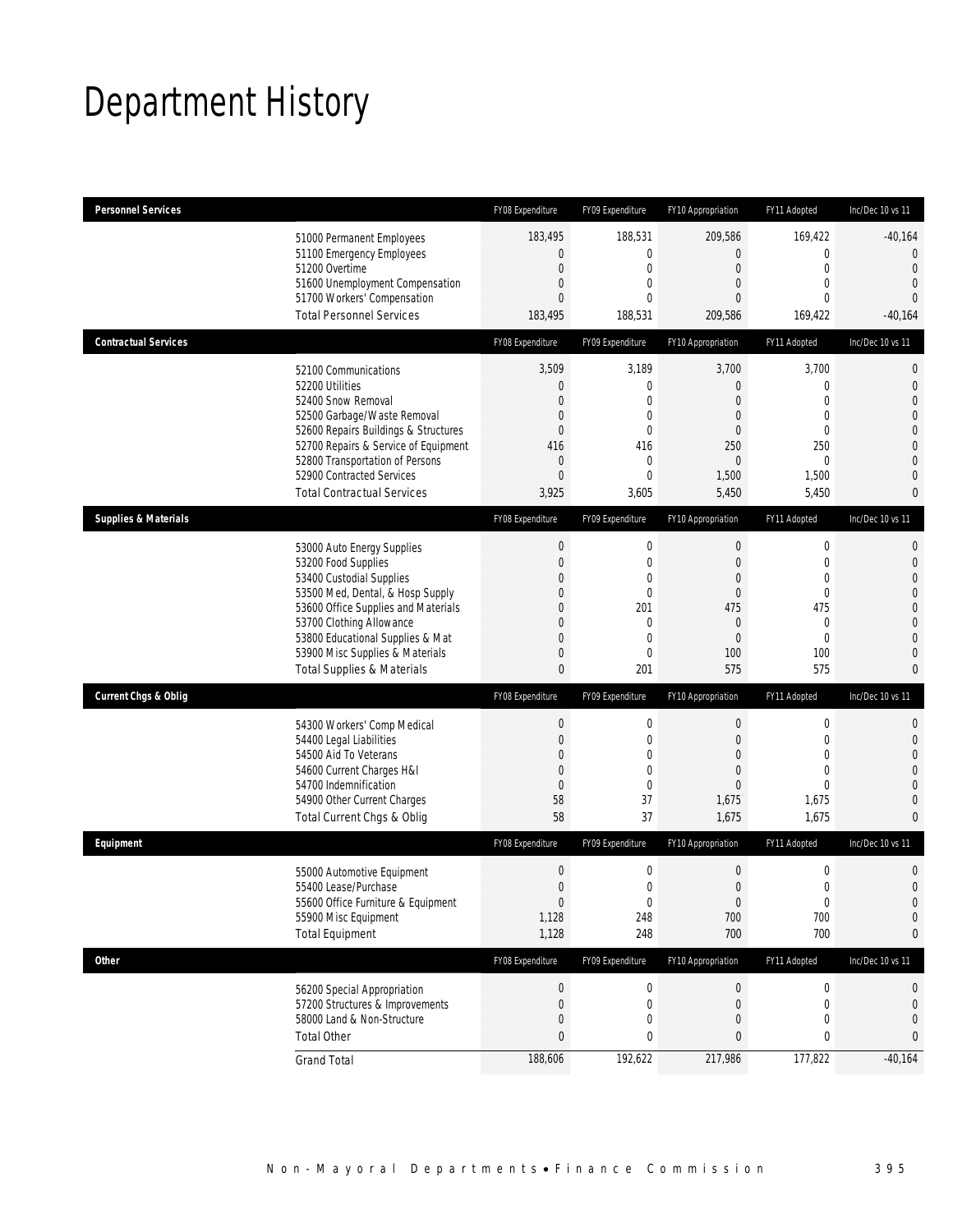# Department Personnel

| Title       | Union<br>Code | Position<br>Grade | FY11 Salary | Title                                              | Union<br>Code | Grade    | Position     | FY11 Salary      |
|-------------|---------------|-------------------|-------------|----------------------------------------------------|---------------|----------|--------------|------------------|
| Chairperson | EXO           | <b>NG</b><br>1.00 | 5,014       | Confidential Secretary<br><b>Financial Analyst</b> | EXM<br>EXM    | 12<br>06 | 1.00<br>1.00 | 94,232<br>68,302 |
|             |               |                   |             | <b>Total</b>                                       |               |          | 3            | 167,548          |
|             |               |                   |             | <b>Adjustments</b>                                 |               |          |              |                  |
|             |               |                   |             | <b>Differential Payments</b>                       |               |          |              | $\mathbf 0$      |
|             |               |                   |             | Other                                              |               |          |              | 1,874            |
|             |               |                   |             | Chargebacks                                        |               |          |              | $\overline{0}$   |
|             |               |                   |             | Salary Savings                                     |               |          |              | $\mathbf 0$      |
|             |               |                   |             | <b>FY11 Total Request</b>                          |               |          |              | 169,422          |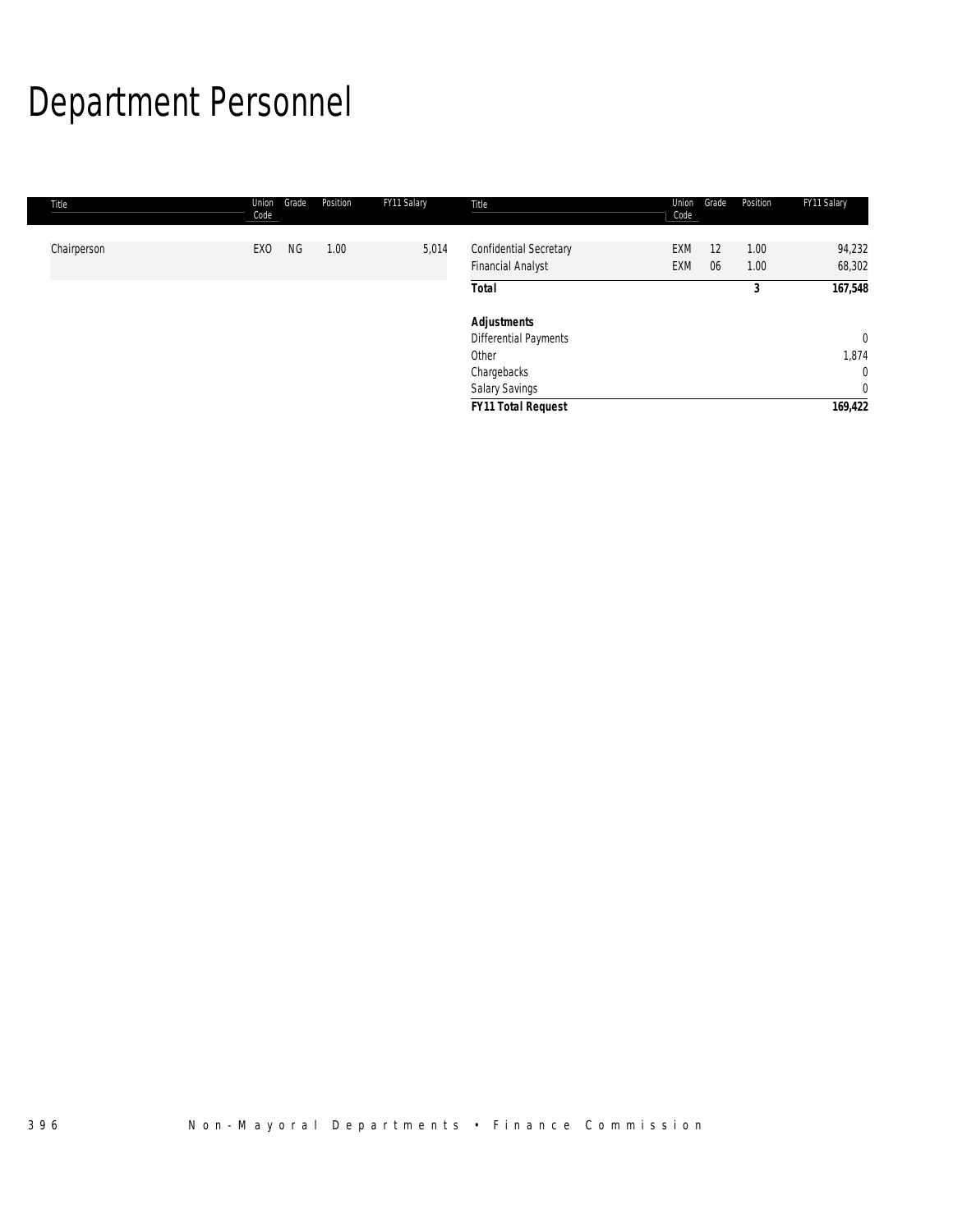### Program 1. Finance Commission

### *Matt Cahill, Manager Organization: 193100*

#### *Program Description*

The Finance Commission investigates matters relating to appropriations, loans, expenditures, accounts, and methods of administration affecting the City of Boston or Suffolk County, or any department thereof which the Commission determines requires investigation. The Commission reports its findings to the Mayor, the City Council, and the general public.

### *Program Strategies*

- To carry out investigations determined appropriate by the Finance Commission.
- To review all City contracts for statutory compliance.

| <b>Performance Measures</b>        |                                                                                                                                   | Actual '08       | Actual '09       | Projected '10    | Target '11        |
|------------------------------------|-----------------------------------------------------------------------------------------------------------------------------------|------------------|------------------|------------------|-------------------|
|                                    | % of Chapter 30B contracts in compliance<br>% of non-Chapter 30B contracts reviewed within<br>14 days<br>Investigations completed | 97%<br>88%<br>44 | 95%<br>92%<br>40 | 94%<br>96%<br>31 | 97%<br>100%<br>40 |
| <b>Selected Service Indicators</b> |                                                                                                                                   | Actual '08       | Actual '09       | Approp '10       | <b>Budget '11</b> |
|                                    | Personnel Services<br>Non Personnel                                                                                               | 183.495<br>5,111 | 188,531<br>4.091 | 209.586<br>8.400 | 169,422<br>8,400  |
|                                    | Total                                                                                                                             | 188,606          | 192,622          | 217,986          | 177,822           |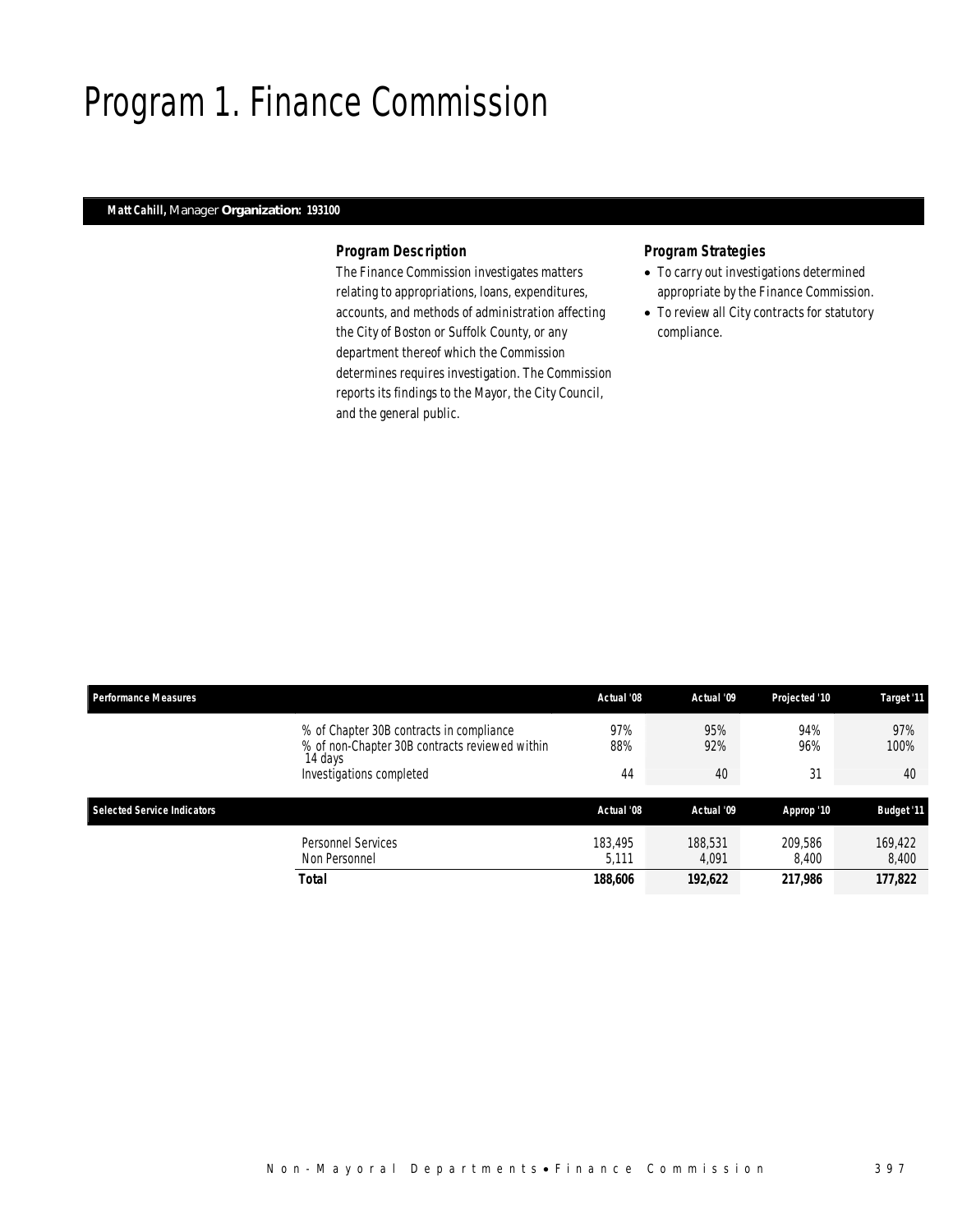3 9 8 Non - Mayoral Departments • Finance Commission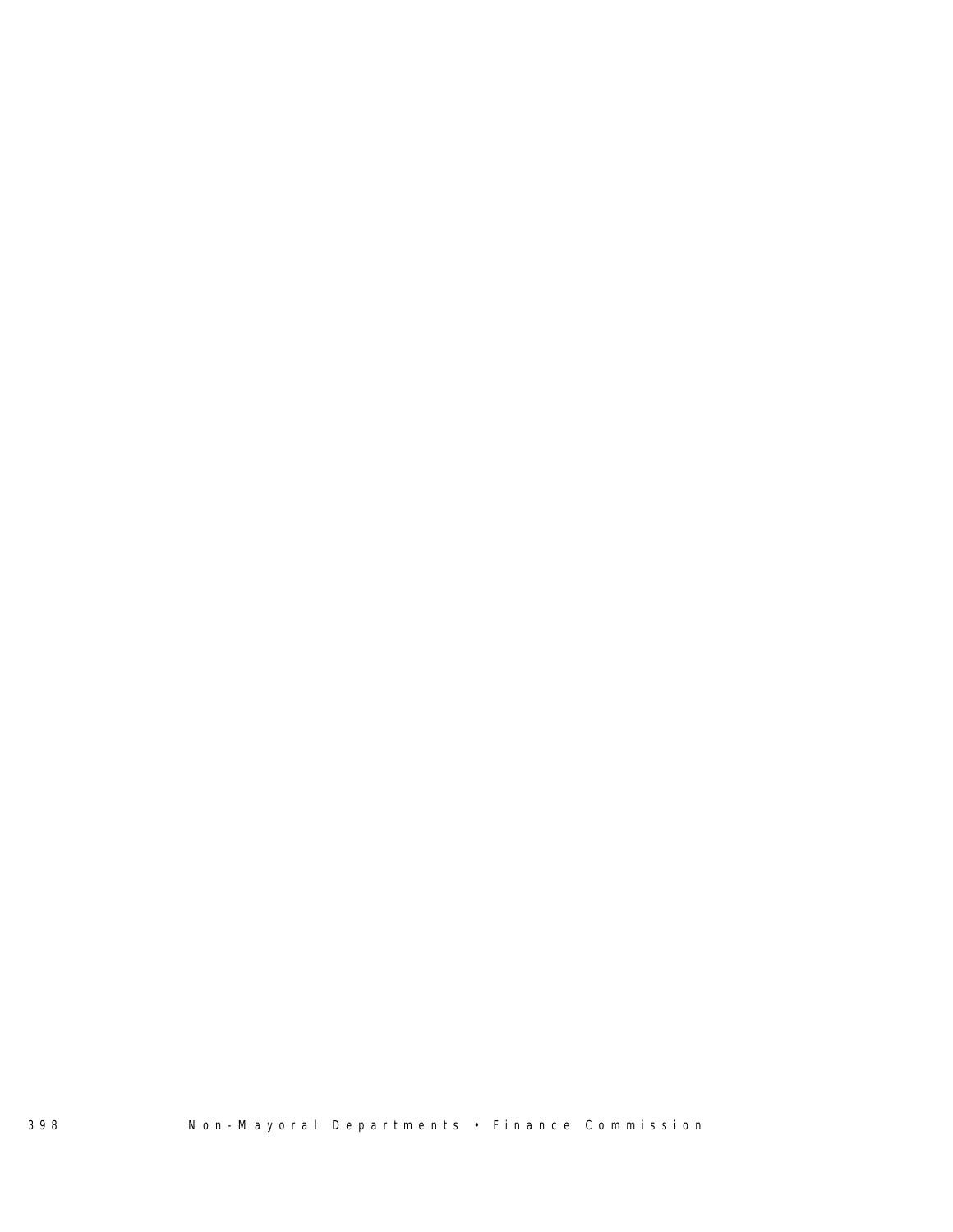### Licensing Board Operating Budget

#### *Vacant,Chair Appropriation: 252*

#### *Department Mission*

The Board grants and regulates various types of alcohol and food licenses for restaurants, nightclubs, private clubs, package stores, hotels, inns, common victuallers (food only), bowling alleys, pool tables, lodging houses, dormitories (fraternities which are a category of dormitory licenses), and fortune tellers. The City of Boston Licensing Board consists of 3 Commissioners. The Commissioners are appointed by the Governor and serve a 6 year term. The Boston Police officers act as agents of the Board, they report violations of the alcoholic and other laws of the Commonwealth to the Board. The Board holds hearings on these violations and issues penalties.

#### *FY11 Performance Strategies*

- To process applications and issue alcoholic beverage licenses or other licenses.
- To renew all licenses on an annual basis and collect the appropriate fees.
- To respond to neighborhood complaints and police violations by disciplining licensees as appropriate.

| <b>Operating Budget</b>            | Program Name       | Total Actual '08 | Total Actual '09 | Total Approp '10 | <b>Total Budget '11</b> |
|------------------------------------|--------------------|------------------|------------------|------------------|-------------------------|
|                                    | Licensing          | 616.558          | 737.422          | 718.721          | 718,721                 |
|                                    | <b>Total</b>       | 616,558          | 737,422          | 718,721          | 718,721                 |
|                                    |                    |                  |                  |                  |                         |
|                                    |                    |                  |                  |                  |                         |
| <b>Selected Service Indicators</b> |                    | Actual '08       | Actual '09       | Approp '10       | <b>Budget '11</b>       |
|                                    | Personnel Services | 581.554          | 583.554          | 652.571          | 652.571                 |
|                                    | Non Personnel      | 35,004           | 153,868          | 66,150           | 66,150                  |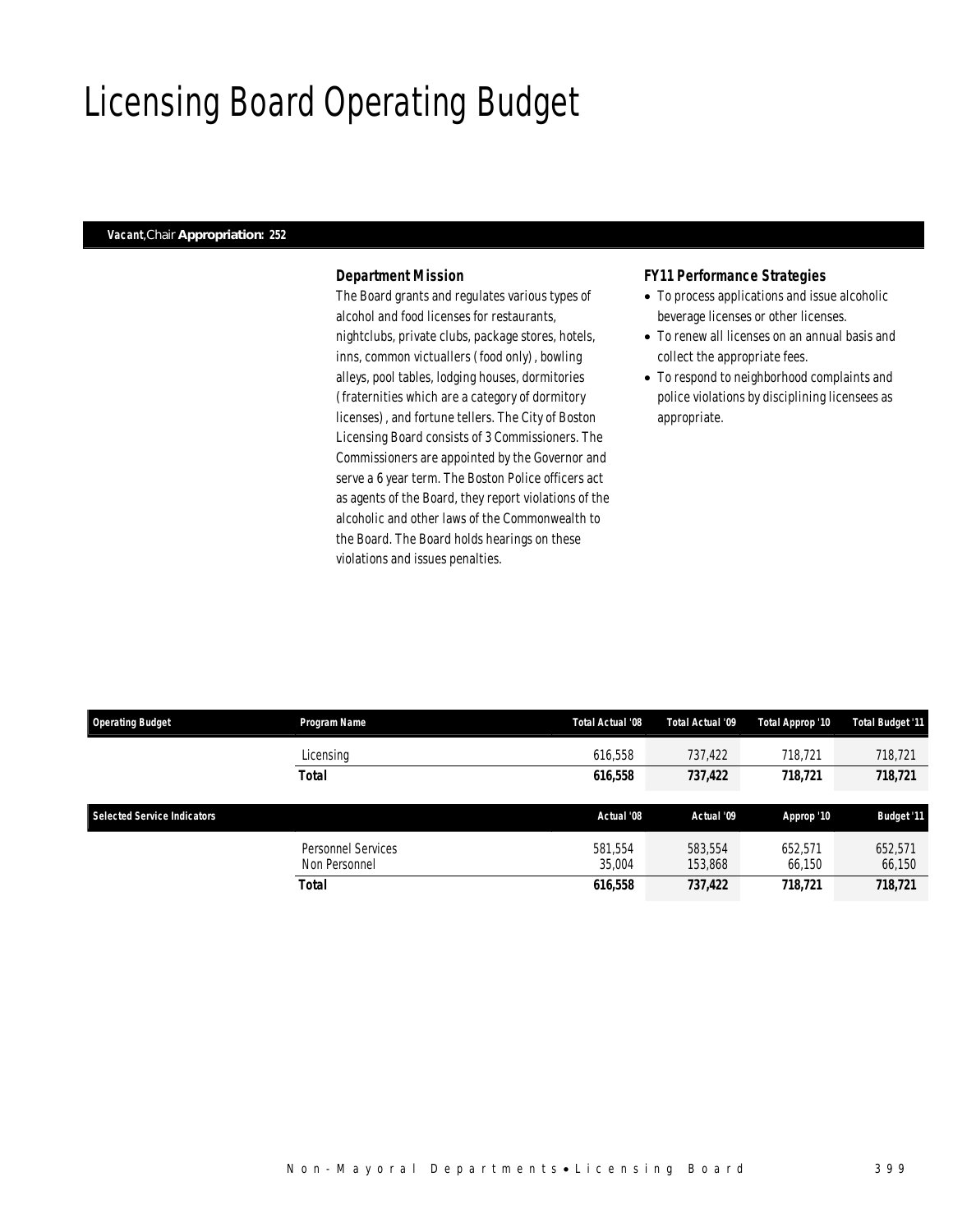# Licensing Board Operating Budget



#### *Authorizing Statutes*

- Enabling Legislation, CBC St. 14 § 1.
- The Rules & Regulations of the Board also govern.
- M.G.L.A. c. 138, §§ 12, 14, 15, 23, 34, 64, 67.
- M.G.L.A. c. 140 §§ 1-7, 9-21, 22-32, 177, 185I.

#### *Description of Services*

The Board grants and regulates various types of alcohol and food licenses for restaurants, nightclubs, private clubs, package stores, hotels, inns, common victuallers (food only), bowling alleys, pool tables, lodging houses, dormitories or fraternities, and fortune tellers. The Board's jurisdiction is within the confines of the City of Boston for all of the aforementioned licenses. The Boston Police officers act as agents of the Board, they report violations of the alcoholic and other laws of the Commonwealth to the Board.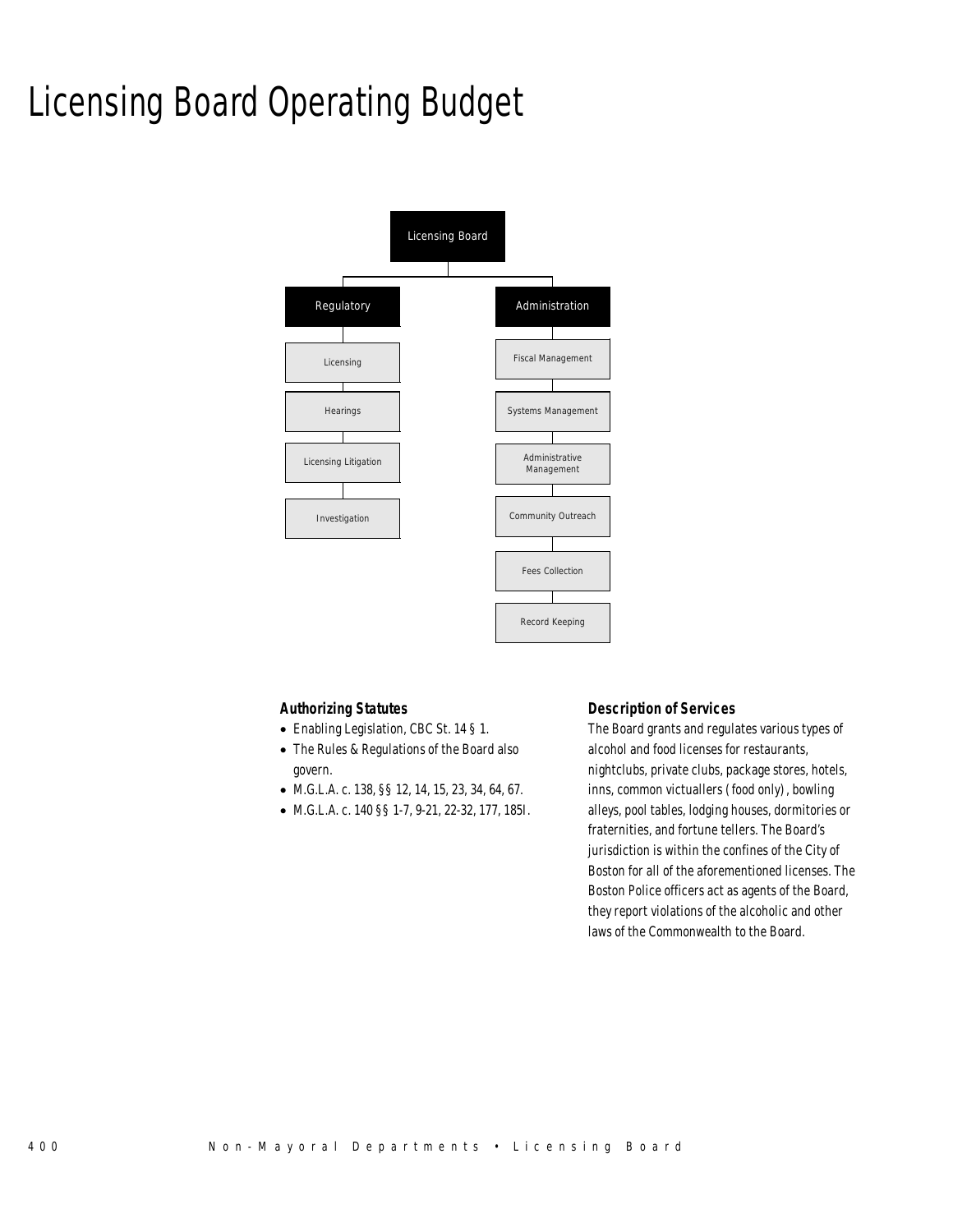## Department History

| <b>Personnel Services</b>       |                                                                                                                                                                                                                                                                                                      | FY08 Expenditure                                                                                  | FY09 Expenditure                                                                                            | FY10 Appropriation                                                                                | FY11 Adopted                                                                                                           | Inc/Dec 10 vs 11                                                                     |
|---------------------------------|------------------------------------------------------------------------------------------------------------------------------------------------------------------------------------------------------------------------------------------------------------------------------------------------------|---------------------------------------------------------------------------------------------------|-------------------------------------------------------------------------------------------------------------|---------------------------------------------------------------------------------------------------|------------------------------------------------------------------------------------------------------------------------|--------------------------------------------------------------------------------------|
|                                 | 51000 Permanent Employees<br>51100 Emergency Employees<br>51200 Overtime<br>51600 Unemployment Compensation<br>51700 Workers' Compensation<br><b>Total Personnel Services</b>                                                                                                                        | 581,554<br>0<br>0<br>0<br>0<br>581,554                                                            | 583,554<br>$\overline{0}$<br>0<br>$\overline{0}$<br>0<br>583,554                                            | 652,571<br>$\mathbf 0$<br>0<br>$\overline{0}$<br>0<br>652,571                                     | 652,571<br>$\mathbf{0}$<br>$\mathbf 0$<br>$\mathbf{0}$<br>$\Omega$<br>652,571                                          | 0<br>0<br>$\overline{0}$<br>0<br>0<br>0                                              |
| <b>Contractual Services</b>     |                                                                                                                                                                                                                                                                                                      | FY08 Expenditure                                                                                  | FY09 Expenditure                                                                                            | FY10 Appropriation                                                                                | FY11 Adopted                                                                                                           | Inc/Dec 10 vs 11                                                                     |
|                                 | 52100 Communications<br>52200 Utilities<br>52400 Snow Removal<br>52500 Garbage/Waste Removal<br>52600 Repairs Buildings & Structures<br>52700 Repairs & Service of Equipment<br>52800 Transportation of Persons<br>52900 Contracted Services<br><b>Total Contractual Services</b>                    | 9,594<br>$\theta$<br>0<br>0<br>$\mathbf 0$<br>670<br>$\theta$<br>10,742<br>21,006                 | 7,122<br>$\mathbf 0$<br>0<br>0<br>$\overline{0}$<br>660<br>$\mathbf{0}$<br>128,708<br>136,490               | 7,800<br>$\mathbf 0$<br>0<br>0<br>$\overline{0}$<br>1,000<br>$\boldsymbol{0}$<br>36,750<br>45,550 | 7,800<br>$\mathbf 0$<br>$\mathbf{0}$<br>$\mathbf 0$<br>$\mathbf{0}$<br>1,000<br>$\mathbf{0}$<br>36,750<br>45,550       | 0<br>$\mathbf 0$<br>$\overline{0}$<br>0<br>0<br>$\mathbf 0$<br>$\mathbf 0$<br>0<br>0 |
| <b>Supplies &amp; Materials</b> |                                                                                                                                                                                                                                                                                                      | FY08 Expenditure                                                                                  | FY09 Expenditure                                                                                            | FY10 Appropriation                                                                                | FY11 Adopted                                                                                                           | Inc/Dec 10 vs 11                                                                     |
|                                 | 53000 Auto Energy Supplies<br>53200 Food Supplies<br>53400 Custodial Supplies<br>53500 Med, Dental, & Hosp Supply<br>53600 Office Supplies and Materials<br>53700 Clothing Allowance<br>53800 Educational Supplies & Mat<br>53900 Misc Supplies & Materials<br><b>Total Supplies &amp; Materials</b> | $\boldsymbol{0}$<br>$\mathbf 0$<br>0<br>$\overline{0}$<br>8,664<br>0<br>$\mathbf 0$<br>0<br>8,664 | 0<br>$\mathbf 0$<br>0<br>$\overline{0}$<br>8,561<br>$\mathbf{0}$<br>$\overline{0}$<br>$\mathbf{0}$<br>8,561 | $\boldsymbol{0}$<br>$\mathbf 0$<br>0<br>0<br>8,900<br>0<br>$\mathbf 0$<br>0<br>8,900              | $\boldsymbol{0}$<br>$\mathbf 0$<br>$\mathbf{0}$<br>$\mathbf{0}$<br>8,900<br>0<br>$\mathbf{0}$<br>$\mathbf{0}$<br>8,900 | 0<br>$\mathbf 0$<br>$\overline{0}$<br>0<br>0<br>0<br>0<br>0<br>0                     |
| <b>Current Chgs &amp; Oblig</b> |                                                                                                                                                                                                                                                                                                      | FY08 Expenditure                                                                                  | FY09 Expenditure                                                                                            | FY10 Appropriation                                                                                | FY11 Adopted                                                                                                           | Inc/Dec 10 vs 11                                                                     |
|                                 | 54300 Workers' Comp Medical<br>54400 Legal Liabilities<br>54500 Aid To Veterans<br>54600 Current Charges H&I<br>54700 Indemnification<br>54900 Other Current Charges<br>Total Current Chgs & Oblig                                                                                                   | $\theta$<br>0<br>0<br>0<br>$\overline{0}$<br>5,334<br>5,334                                       | 0<br>$\mathbf 0$<br>0<br>$\mathbf{0}$<br>$\overline{0}$<br>7,321<br>7,321                                   | $\boldsymbol{0}$<br>0<br>0<br>0<br>$\overline{0}$<br>11,700<br>11,700                             | $\boldsymbol{0}$<br>$\mathbf 0$<br>$\mathbf{0}$<br>$\overline{0}$<br>$\Omega$<br>11,700<br>11,700                      | 0<br>$\mathbf 0$<br>$\overline{0}$<br>0<br>0<br>0<br>0                               |
| Equipment                       |                                                                                                                                                                                                                                                                                                      | FY08 Expenditure                                                                                  | FY09 Expenditure                                                                                            | FY10 Appropriation                                                                                | FY11 Adopted                                                                                                           | Inc/Dec 10 vs 11                                                                     |
|                                 | 55000 Automotive Equipment<br>55400 Lease/Purchase<br>55600 Office Furniture & Equipment<br>55900 Misc Equipment<br><b>Total Equipment</b>                                                                                                                                                           | $\boldsymbol{0}$<br>$\Omega$<br>$\boldsymbol{0}$<br>$\mathbf 0$<br>$\pmb{0}$                      | $\mathbf 0$<br>$\Omega$<br>$\mathbf 0$<br>1,496<br>1,496                                                    | 0<br>$\Omega$<br>$\boldsymbol{0}$<br>0<br>0                                                       | $\boldsymbol{0}$<br>$\boldsymbol{0}$<br>$\boldsymbol{0}$<br>$\mathbf 0$<br>$\pmb{0}$                                   | 0<br>0<br>0<br>0<br>0                                                                |
| Other                           |                                                                                                                                                                                                                                                                                                      | FY08 Expenditure                                                                                  | FY09 Expenditure                                                                                            | FY10 Appropriation                                                                                | FY11 Adopted                                                                                                           | Inc/Dec 10 vs 11                                                                     |
|                                 | 56200 Special Appropriation<br>57200 Structures & Improvements<br>58000 Land & Non-Structure<br><b>Total Other</b>                                                                                                                                                                                   | $\boldsymbol{0}$<br>$\boldsymbol{0}$<br>0<br>0                                                    | 0<br>$\boldsymbol{0}$<br>0<br>0                                                                             | $\boldsymbol{0}$<br>$\mathbf 0$<br>0<br>0                                                         | $\boldsymbol{0}$<br>$\boldsymbol{0}$<br>$\mathbf{0}$<br>$\pmb{0}$                                                      | 0<br>0<br>0<br>0                                                                     |
|                                 | <b>Grand Total</b>                                                                                                                                                                                                                                                                                   | 616,558                                                                                           | 737,422                                                                                                     | 718,721                                                                                           | 718,721                                                                                                                | $\mathbf 0$                                                                          |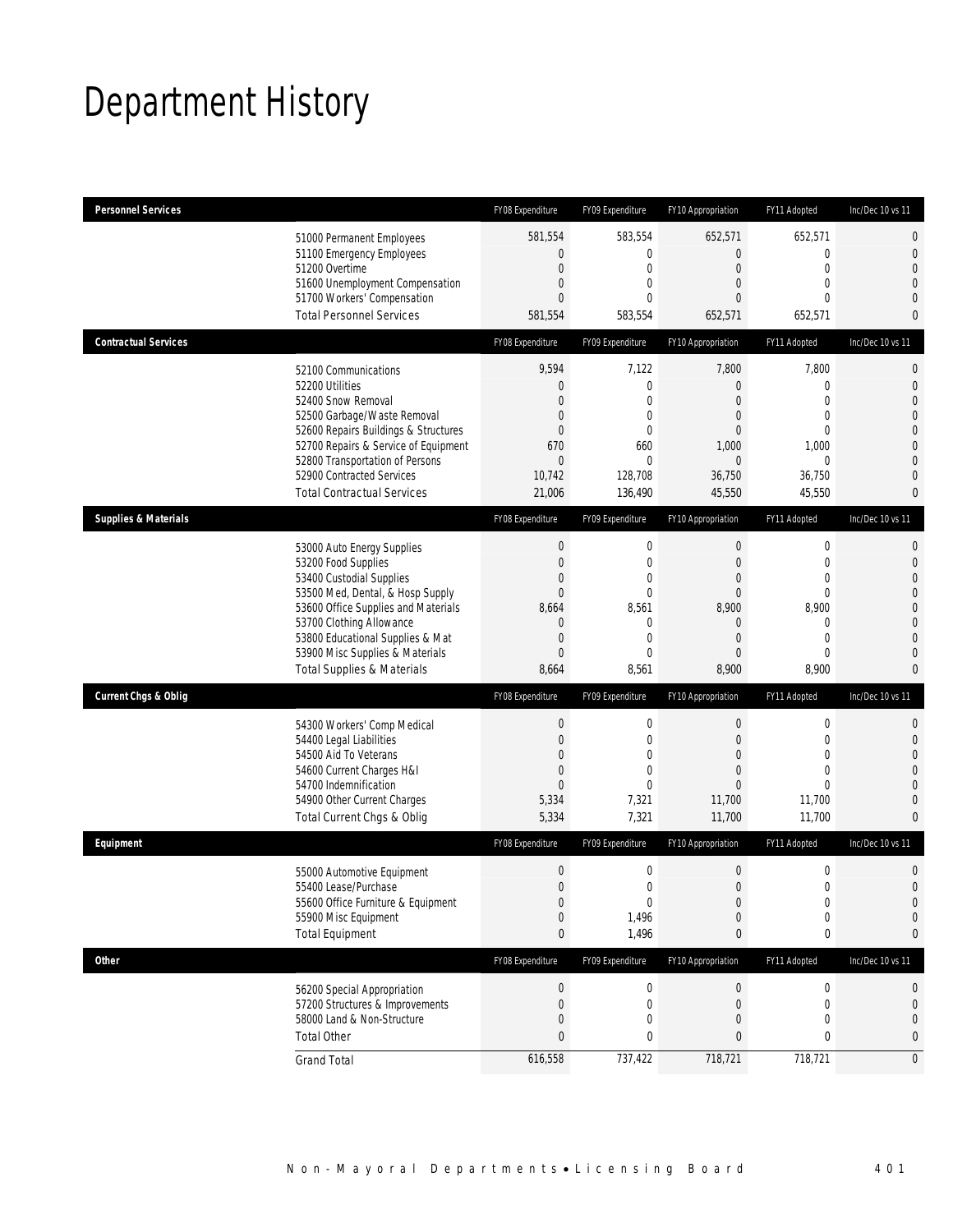# Department Personnel

| Title                 | Union<br>Code | Grade     | Position | FY11 Salary | Title                            | Union<br>Code   | Grade | Position | FY11 Salary  |
|-----------------------|---------------|-----------|----------|-------------|----------------------------------|-----------------|-------|----------|--------------|
|                       |               |           |          |             |                                  |                 |       |          |              |
| Commissioner          | CDH           | <b>NG</b> | 2.00     | 170,466     | Adm Asst                         | SU <sub>4</sub> | 15    | 3.00     | 165,655      |
| <b>Exec Secretary</b> | EXM           | <b>NG</b> | 1.00     | 92,754      | <b>Head Administrative Clerk</b> | SU <sub>4</sub> | 14    | 2.00     | 99,504       |
| Chairperson of LBD    | CDH           | <b>NG</b> | 1.00     | 100,274     | Sr Budget Analyst (BosLicBd)     | SE <sub>1</sub> | 06    | 1.00     | 49,497       |
|                       |               |           |          |             | <b>Total</b>                     |                 |       | 10       | 678,151      |
|                       |               |           |          |             | <b>Adjustments</b>               |                 |       |          |              |
|                       |               |           |          |             | Differential Payments            |                 |       |          | $\Omega$     |
|                       |               |           |          |             | Other                            |                 |       |          | 1,881        |
|                       |               |           |          |             | Chargebacks                      |                 |       |          | $\mathbf{0}$ |
|                       |               |           |          |             | Salary Savings                   |                 |       |          | $-27,461$    |
|                       |               |           |          |             | <b>FY11 Total Request</b>        |                 |       |          | 652,571      |